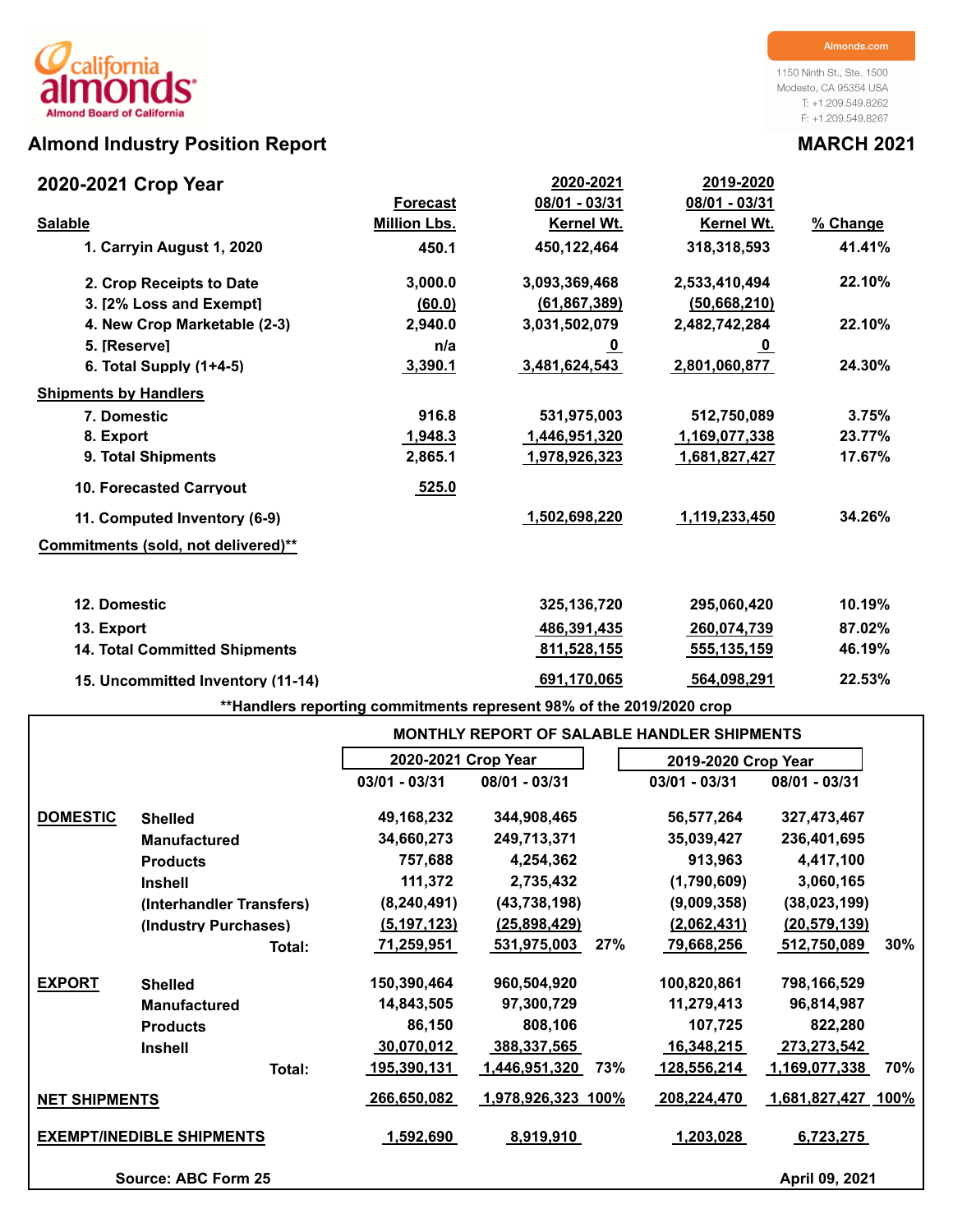#### Destination > 250,000 LBS. Current YTD are reported

| Percent<br>vs.<br><b>Current Month - March, 2021</b><br>August 1 through March 31, 2021<br><b>Current Month - March, 2020</b><br>August 1 through March 31, 2020<br>2019/20<br><b>NKW</b><br><b>Month</b><br><b>NKW</b><br><b>YTD</b><br><b>NKW</b><br><b>NKW</b><br><b>Total</b><br><b>World Region</b><br><b>Month</b><br><b>INSHELL</b><br><b>TOTAL</b><br><b>TOTAL</b><br><b>INSHELL</b><br><b>INSHELL</b><br><b>YTD</b><br><b>Destination</b><br><b>SHELLED</b><br><b>SHELLED</b><br><b>INSHELL</b><br><b>SHELLED</b><br><b>TOTAL</b><br><b>SHELLED</b><br><b>Shiments</b><br>$+1-$<br>85%<br>15%<br>100%<br>73%<br>27%<br>100%<br>13%<br>100%<br>77%<br>23%<br>87%<br><b>NORTH AMERICA</b><br>$-5%$<br>6,081,377<br>40,923,706<br>40,923,706<br>5,107,933<br>5,107,933<br>43, 167, 787<br>Canada<br>6,081,377<br>$\mathbf 0$<br>$\Omega$<br>$\Omega$<br>16,080<br>16%<br>2,392,767<br>21,664,445<br>2,392,767<br>$\mathbf 0$<br>21,664,445<br>0<br>1,487,383<br>0<br>1,487,383<br>18,657,140<br>$\Omega$<br>Mexico<br>Ttl NORTH AMERICA<br>1%<br>8,480,144<br>$\overline{0}$<br>8,480,144<br>62,662,851<br>$\overline{0}$<br>62,662,851<br>6,607,796<br>6,607,796<br>$\Omega$<br>61,846,087<br>16,080<br>ATIN AMERICA/CARIBBEAN<br>$\mathbf 0$<br>185%<br>520,200<br>2,732,773<br>2,732,773<br>Argentina<br>520,200<br>$\Omega$<br>155,360<br>$\Omega$<br>155,360<br>957,613<br>$\Omega$<br>103%<br>$\mathbf 0$<br>213,713<br>5,773,400<br>$\mathbf 0$<br><b>Brazil</b><br>213,713<br>5,773,400<br>217,805<br>$\mathbf 0$<br>17,865<br>217,805<br>2,828,529<br>74%<br>Chile<br>1,038,500<br>$\mathbf 0$<br>1,038,500<br>7,515,205<br>7,515,205<br>337,220<br>$\Omega$<br>337,220<br>4,329,095<br>$\Omega$<br>$\Omega$<br>51%<br>$\mathbf 0$<br>491,500<br>491,500<br>5,223,310<br>$\Omega$<br>5,223,310<br>535,000<br>$\Omega$<br>$\Omega$<br>Colombia<br>535,000<br>3,460,956<br>42%<br>123,000<br>$\mathbf 0$<br>Costa Rica<br>123,000<br>1,027,903<br>0<br>1,027,903<br>162,832<br>$\Omega$<br>162,832<br>722,480<br>$\Omega$<br>63%<br>2,000<br>$\overline{0}$<br>2,000<br>68,598<br>311,785<br>14,000<br>132,996<br>Dominican Republic<br>243,187<br>$\mathbf 0$<br>14,000<br>58,187<br>71%<br>Peru<br>376,000<br>$\overline{0}$<br>376,000<br>3,916,250<br>$\mathsf 0$<br>3,916,250<br>450,700<br>$\Omega$<br>450,700<br>2,294,253<br>$\Omega$<br>19%<br>140,500<br>$\Omega$<br>Trinidad<br>140,500<br>513,200<br>$\mathbf 0$<br>513,200<br>42,000<br>42,000<br>$\Omega$<br>429,500<br>$\Omega$<br>180%<br>$\mathbf 0$<br>67,250<br>302,250<br>302,250<br>$\Omega$<br>67,250<br>$\mathbf 0$<br>$\Omega$<br>$\Omega$<br>$\Omega$<br>108,000<br>Uruguay<br>77%<br>Ttl LATIN AMERICA/CARIBB<br>3,020,163<br>70,373<br>27,807,815<br>$\overline{0}$<br>3,020,163<br>27,737,442<br>1,938,717<br>$\overline{0}$<br>1,938,717<br>15,670,012<br>76,052<br>5%<br>17%<br><b>Total AMERICAS</b><br>$\mathbf 0$<br>11,500,307<br>70,373<br>90,470,666<br>11,500,307<br>90,400,293<br>8,546,513<br>$\Omega$<br>8,546,513<br>77,516,099<br>92.132<br><b>NORTHEAST ASIA</b><br>59%<br>China/HongKong<br>4,953,735<br>2,433,164<br>7,386,899<br>67,828,983<br>65,441,853<br>133,270,836<br>1,624,437<br>917,546<br>2,541,983<br>36,246,293<br>47,569,842<br>$-6%$<br>62,901<br>9,713,615<br>$\mathbf 0$<br>9,713,615<br>56,687,783<br>3,460<br>56,691,243<br>8,386,601<br>60,153,700<br>172,622<br>Japan<br>8,449,502<br>45%<br>South Korea<br>9,782,234<br>$\mathbf 0$<br>9,782,234<br>54,242,248<br>$\mathbf 0$<br>54,242,248<br>37,368,711<br>4,755,392<br>$\mathbf 0$<br>4,755,392<br>$\mathbf 0$<br>17%<br>$\mathbf 0$<br>9,781,179<br>Taiwan<br>1,521,810<br>1,521,810<br>9,718,102<br>63,077<br>567,485<br>$-16,802$<br>550,683<br>8,234,126<br>92,308<br>253,985,506<br>34%<br>Ttl NORTHEAST ASIA<br>25,971,394<br>2,433,164<br>28,404,558<br>188,477,116<br>65,508,390<br>15,333,915<br>963,645<br>16,297,560<br>142,002,830<br>47,834,772<br><b>SOUTHEAST ASIA</b><br>$\mathbf 0$<br>811,543<br>30,973<br>4,102,342<br>663,046<br>663,046<br>19%<br>Indonesia<br>811,543<br>4,071,369<br>0<br>3,452,126<br>1,585<br>3%<br>Malaysia<br>1,539,275<br>$\overline{0}$<br>1,539,275<br>$\mathsf 0$<br>7,077,195<br>7,077,195<br>1,195,620<br>$\mathsf 0$<br>1,195,620<br>6,228,315<br>673,785<br>82,000<br>82,000<br>790,930<br>790,930<br>79%<br>Philippines<br>$\mathbf 0$<br>$\mathbf 0$<br>67,090<br>$\Omega$<br>67,090<br>442,279<br>$\Omega$<br>0%<br>$\mathbf 0$<br>636,562<br>492,200<br>$\mathbf 0$<br>3,731,911<br>Singapore<br>636,562<br>3,720,662<br>$\Omega$<br>3,720,662<br>492,200<br>$\Omega$<br>22%<br>1,256,025<br>$\mathbf 0$<br>1,256,025<br>6,259,725<br>6,259,725<br>$\pmb{0}$<br>Thailand<br>0<br>658,400<br>658,400<br>4,065,140<br>1,079,434<br>111%<br>3,541,300<br>30,942<br>3,572,242<br>18,590,825<br>4,750,404<br>23,341,229<br>Vietnam<br>2,296,000<br>36,000<br>2,332,000<br>10,159,801<br>900,790<br>47%<br>Ttl SOUTHEAST ASIA<br>7,897,647<br>4,781,377<br>45,319,583<br>7,866,705<br>30,942<br>40,538,206<br>5,412,356<br>36,000<br>5,448,356<br>28,148,624<br>2,655,594<br>SOUTH/CENTRAL ASIA<br>$-49%$<br>119,708<br>652,500<br>355,568<br>Afghanistan<br>181,500<br>301,208<br>1,008,068<br>304,000<br>27,063<br>331,063<br>147.181<br>1,812,000<br>425%<br>270,761<br>$\Omega$<br>270,761<br>2,078,839<br>$\mathbf 0$<br>2,078,839<br>396,000<br>Bangladesh<br>$\mathbf 0$<br>$\mathbf 0$<br>$\Omega$<br>$\Omega$<br>51%<br>23,967,626<br>24,323,626<br>284,688,843<br>286,447,067<br>India<br>356,000<br>1,758,224<br>337,725<br>14,697,653<br>15,035,378<br>1,842,624<br>187,858,833<br>14%<br>352,000<br>Kazakhstan<br>352,000<br>$\mathbf 0$<br>7,560,800<br>$\mathbf 0$<br>7,560,800<br>481,000<br>$\mathbf 0$<br>481,000<br>6,332,500<br>314,304<br>$\mathbf 0$<br>77%<br>Nepal<br>212,000<br>212,000<br>724,000<br>$\mathbf 0$<br>724,000<br>44,000<br>$\Omega$<br>44,000<br>410,000<br>$\Omega$<br>60%<br>876,000<br>445,639<br>1,321,639<br>3,998,816<br>5,227,371<br>9,226,187<br>Pakistan<br>696,000<br>237,103<br>933,103<br>3,457,100<br>2,291,780<br>50%<br>Ttl SOUTH/CENTRAL ASIA<br>2,301,261<br>24,532,973<br>26,834,234<br>16,831,179<br>290,271,782<br>307,102,961<br>1,862,725<br>14,961,819<br>16,824,544<br>14,250,224<br>190,612,098<br><b>AUSTRALASIA/OCEANIA</b><br>$-25%$<br>Australia<br>146,033<br>$\mathbf 0$<br>146,033<br>1,696,747<br>$\Omega$<br>1,696,747<br>362,788<br>$\Omega$<br>362,788<br>1,642,818<br>611,235<br>2%<br>$\mathbf 0$<br>New Zealand<br>342,950<br>342,950<br>2,615,986<br>0<br>2,615,986<br>$\mathbf 0$<br>408,800<br>408,800<br>2,564,700<br>$\Omega$<br>$-12%$<br>Ttl AUSTRALASIA/OCEANIA<br>488,983<br>797,588<br>488,983<br>$\Omega$<br>4,315,655<br>$\Omega$<br>4,315,655<br>797,588<br>$\overline{0}$<br>4,275,514<br>611,235 | Global | 2020/21 | 2020 - 2021 - Current |  |  | 2020 - 2021 - YTD |  |  | 2019 - 2020 - Current |  |  | 2019 - 2020 - YTD |  |              |
|------------------------------------------------------------------------------------------------------------------------------------------------------------------------------------------------------------------------------------------------------------------------------------------------------------------------------------------------------------------------------------------------------------------------------------------------------------------------------------------------------------------------------------------------------------------------------------------------------------------------------------------------------------------------------------------------------------------------------------------------------------------------------------------------------------------------------------------------------------------------------------------------------------------------------------------------------------------------------------------------------------------------------------------------------------------------------------------------------------------------------------------------------------------------------------------------------------------------------------------------------------------------------------------------------------------------------------------------------------------------------------------------------------------------------------------------------------------------------------------------------------------------------------------------------------------------------------------------------------------------------------------------------------------------------------------------------------------------------------------------------------------------------------------------------------------------------------------------------------------------------------------------------------------------------------------------------------------------------------------------------------------------------------------------------------------------------------------------------------------------------------------------------------------------------------------------------------------------------------------------------------------------------------------------------------------------------------------------------------------------------------------------------------------------------------------------------------------------------------------------------------------------------------------------------------------------------------------------------------------------------------------------------------------------------------------------------------------------------------------------------------------------------------------------------------------------------------------------------------------------------------------------------------------------------------------------------------------------------------------------------------------------------------------------------------------------------------------------------------------------------------------------------------------------------------------------------------------------------------------------------------------------------------------------------------------------------------------------------------------------------------------------------------------------------------------------------------------------------------------------------------------------------------------------------------------------------------------------------------------------------------------------------------------------------------------------------------------------------------------------------------------------------------------------------------------------------------------------------------------------------------------------------------------------------------------------------------------------------------------------------------------------------------------------------------------------------------------------------------------------------------------------------------------------------------------------------------------------------------------------------------------------------------------------------------------------------------------------------------------------------------------------------------------------------------------------------------------------------------------------------------------------------------------------------------------------------------------------------------------------------------------------------------------------------------------------------------------------------------------------------------------------------------------------------------------------------------------------------------------------------------------------------------------------------------------------------------------------------------------------------------------------------------------------------------------------------------------------------------------------------------------------------------------------------------------------------------------------------------------------------------------------------------------------------------------------------------------------------------------------------------------------------------------------------------------------------------------------------------------------------------------------------------------------------------------------------------------------------------------------------------------------------------------------------------------------------------------------------------------------------------------------------------------------------------------------------------------------------------------------------------------------------------------------------------------------------------------------------------------------------------------------------------------------------------------------------------------------------------------------------------------------------------------------------------------------------------------------------------------------------------------------------------------------------------------------------------------------------------------------------------------------------------------------------------------------------------------------------------------------------------------------------------------------------------------------------------------------------------------------------------------------------------------------------------------------------------------------------------------------------------------------------------------------------------------------------------|--------|---------|-----------------------|--|--|-------------------|--|--|-----------------------|--|--|-------------------|--|--------------|
|                                                                                                                                                                                                                                                                                                                                                                                                                                                                                                                                                                                                                                                                                                                                                                                                                                                                                                                                                                                                                                                                                                                                                                                                                                                                                                                                                                                                                                                                                                                                                                                                                                                                                                                                                                                                                                                                                                                                                                                                                                                                                                                                                                                                                                                                                                                                                                                                                                                                                                                                                                                                                                                                                                                                                                                                                                                                                                                                                                                                                                                                                                                                                                                                                                                                                                                                                                                                                                                                                                                                                                                                                                                                                                                                                                                                                                                                                                                                                                                                                                                                                                                                                                                                                                                                                                                                                                                                                                                                                                                                                                                                                                                                                                                                                                                                                                                                                                                                                                                                                                                                                                                                                                                                                                                                                                                                                                                                                                                                                                                                                                                                                                                                                                                                                                                                                                                                                                                                                                                                                                                                                                                                                                                                                                                                                                                                                                                                                                                                                                                                                                                                                                                                                                                                                                                                                                    |        |         |                       |  |  |                   |  |  |                       |  |  |                   |  |              |
|                                                                                                                                                                                                                                                                                                                                                                                                                                                                                                                                                                                                                                                                                                                                                                                                                                                                                                                                                                                                                                                                                                                                                                                                                                                                                                                                                                                                                                                                                                                                                                                                                                                                                                                                                                                                                                                                                                                                                                                                                                                                                                                                                                                                                                                                                                                                                                                                                                                                                                                                                                                                                                                                                                                                                                                                                                                                                                                                                                                                                                                                                                                                                                                                                                                                                                                                                                                                                                                                                                                                                                                                                                                                                                                                                                                                                                                                                                                                                                                                                                                                                                                                                                                                                                                                                                                                                                                                                                                                                                                                                                                                                                                                                                                                                                                                                                                                                                                                                                                                                                                                                                                                                                                                                                                                                                                                                                                                                                                                                                                                                                                                                                                                                                                                                                                                                                                                                                                                                                                                                                                                                                                                                                                                                                                                                                                                                                                                                                                                                                                                                                                                                                                                                                                                                                                                                                    |        |         |                       |  |  |                   |  |  |                       |  |  |                   |  | <b>YTD</b>   |
|                                                                                                                                                                                                                                                                                                                                                                                                                                                                                                                                                                                                                                                                                                                                                                                                                                                                                                                                                                                                                                                                                                                                                                                                                                                                                                                                                                                                                                                                                                                                                                                                                                                                                                                                                                                                                                                                                                                                                                                                                                                                                                                                                                                                                                                                                                                                                                                                                                                                                                                                                                                                                                                                                                                                                                                                                                                                                                                                                                                                                                                                                                                                                                                                                                                                                                                                                                                                                                                                                                                                                                                                                                                                                                                                                                                                                                                                                                                                                                                                                                                                                                                                                                                                                                                                                                                                                                                                                                                                                                                                                                                                                                                                                                                                                                                                                                                                                                                                                                                                                                                                                                                                                                                                                                                                                                                                                                                                                                                                                                                                                                                                                                                                                                                                                                                                                                                                                                                                                                                                                                                                                                                                                                                                                                                                                                                                                                                                                                                                                                                                                                                                                                                                                                                                                                                                                                    |        |         |                       |  |  |                   |  |  |                       |  |  |                   |  | <b>TOTAL</b> |
|                                                                                                                                                                                                                                                                                                                                                                                                                                                                                                                                                                                                                                                                                                                                                                                                                                                                                                                                                                                                                                                                                                                                                                                                                                                                                                                                                                                                                                                                                                                                                                                                                                                                                                                                                                                                                                                                                                                                                                                                                                                                                                                                                                                                                                                                                                                                                                                                                                                                                                                                                                                                                                                                                                                                                                                                                                                                                                                                                                                                                                                                                                                                                                                                                                                                                                                                                                                                                                                                                                                                                                                                                                                                                                                                                                                                                                                                                                                                                                                                                                                                                                                                                                                                                                                                                                                                                                                                                                                                                                                                                                                                                                                                                                                                                                                                                                                                                                                                                                                                                                                                                                                                                                                                                                                                                                                                                                                                                                                                                                                                                                                                                                                                                                                                                                                                                                                                                                                                                                                                                                                                                                                                                                                                                                                                                                                                                                                                                                                                                                                                                                                                                                                                                                                                                                                                                                    |        |         |                       |  |  |                   |  |  |                       |  |  |                   |  | 100%         |
|                                                                                                                                                                                                                                                                                                                                                                                                                                                                                                                                                                                                                                                                                                                                                                                                                                                                                                                                                                                                                                                                                                                                                                                                                                                                                                                                                                                                                                                                                                                                                                                                                                                                                                                                                                                                                                                                                                                                                                                                                                                                                                                                                                                                                                                                                                                                                                                                                                                                                                                                                                                                                                                                                                                                                                                                                                                                                                                                                                                                                                                                                                                                                                                                                                                                                                                                                                                                                                                                                                                                                                                                                                                                                                                                                                                                                                                                                                                                                                                                                                                                                                                                                                                                                                                                                                                                                                                                                                                                                                                                                                                                                                                                                                                                                                                                                                                                                                                                                                                                                                                                                                                                                                                                                                                                                                                                                                                                                                                                                                                                                                                                                                                                                                                                                                                                                                                                                                                                                                                                                                                                                                                                                                                                                                                                                                                                                                                                                                                                                                                                                                                                                                                                                                                                                                                                                                    |        |         |                       |  |  |                   |  |  |                       |  |  |                   |  |              |
|                                                                                                                                                                                                                                                                                                                                                                                                                                                                                                                                                                                                                                                                                                                                                                                                                                                                                                                                                                                                                                                                                                                                                                                                                                                                                                                                                                                                                                                                                                                                                                                                                                                                                                                                                                                                                                                                                                                                                                                                                                                                                                                                                                                                                                                                                                                                                                                                                                                                                                                                                                                                                                                                                                                                                                                                                                                                                                                                                                                                                                                                                                                                                                                                                                                                                                                                                                                                                                                                                                                                                                                                                                                                                                                                                                                                                                                                                                                                                                                                                                                                                                                                                                                                                                                                                                                                                                                                                                                                                                                                                                                                                                                                                                                                                                                                                                                                                                                                                                                                                                                                                                                                                                                                                                                                                                                                                                                                                                                                                                                                                                                                                                                                                                                                                                                                                                                                                                                                                                                                                                                                                                                                                                                                                                                                                                                                                                                                                                                                                                                                                                                                                                                                                                                                                                                                                                    |        |         |                       |  |  |                   |  |  |                       |  |  |                   |  | 43,183,867   |
|                                                                                                                                                                                                                                                                                                                                                                                                                                                                                                                                                                                                                                                                                                                                                                                                                                                                                                                                                                                                                                                                                                                                                                                                                                                                                                                                                                                                                                                                                                                                                                                                                                                                                                                                                                                                                                                                                                                                                                                                                                                                                                                                                                                                                                                                                                                                                                                                                                                                                                                                                                                                                                                                                                                                                                                                                                                                                                                                                                                                                                                                                                                                                                                                                                                                                                                                                                                                                                                                                                                                                                                                                                                                                                                                                                                                                                                                                                                                                                                                                                                                                                                                                                                                                                                                                                                                                                                                                                                                                                                                                                                                                                                                                                                                                                                                                                                                                                                                                                                                                                                                                                                                                                                                                                                                                                                                                                                                                                                                                                                                                                                                                                                                                                                                                                                                                                                                                                                                                                                                                                                                                                                                                                                                                                                                                                                                                                                                                                                                                                                                                                                                                                                                                                                                                                                                                                    |        |         |                       |  |  |                   |  |  |                       |  |  |                   |  | 18,657,140   |
|                                                                                                                                                                                                                                                                                                                                                                                                                                                                                                                                                                                                                                                                                                                                                                                                                                                                                                                                                                                                                                                                                                                                                                                                                                                                                                                                                                                                                                                                                                                                                                                                                                                                                                                                                                                                                                                                                                                                                                                                                                                                                                                                                                                                                                                                                                                                                                                                                                                                                                                                                                                                                                                                                                                                                                                                                                                                                                                                                                                                                                                                                                                                                                                                                                                                                                                                                                                                                                                                                                                                                                                                                                                                                                                                                                                                                                                                                                                                                                                                                                                                                                                                                                                                                                                                                                                                                                                                                                                                                                                                                                                                                                                                                                                                                                                                                                                                                                                                                                                                                                                                                                                                                                                                                                                                                                                                                                                                                                                                                                                                                                                                                                                                                                                                                                                                                                                                                                                                                                                                                                                                                                                                                                                                                                                                                                                                                                                                                                                                                                                                                                                                                                                                                                                                                                                                                                    |        |         |                       |  |  |                   |  |  |                       |  |  |                   |  | 61,862,167   |
|                                                                                                                                                                                                                                                                                                                                                                                                                                                                                                                                                                                                                                                                                                                                                                                                                                                                                                                                                                                                                                                                                                                                                                                                                                                                                                                                                                                                                                                                                                                                                                                                                                                                                                                                                                                                                                                                                                                                                                                                                                                                                                                                                                                                                                                                                                                                                                                                                                                                                                                                                                                                                                                                                                                                                                                                                                                                                                                                                                                                                                                                                                                                                                                                                                                                                                                                                                                                                                                                                                                                                                                                                                                                                                                                                                                                                                                                                                                                                                                                                                                                                                                                                                                                                                                                                                                                                                                                                                                                                                                                                                                                                                                                                                                                                                                                                                                                                                                                                                                                                                                                                                                                                                                                                                                                                                                                                                                                                                                                                                                                                                                                                                                                                                                                                                                                                                                                                                                                                                                                                                                                                                                                                                                                                                                                                                                                                                                                                                                                                                                                                                                                                                                                                                                                                                                                                                    |        |         |                       |  |  |                   |  |  |                       |  |  |                   |  |              |
|                                                                                                                                                                                                                                                                                                                                                                                                                                                                                                                                                                                                                                                                                                                                                                                                                                                                                                                                                                                                                                                                                                                                                                                                                                                                                                                                                                                                                                                                                                                                                                                                                                                                                                                                                                                                                                                                                                                                                                                                                                                                                                                                                                                                                                                                                                                                                                                                                                                                                                                                                                                                                                                                                                                                                                                                                                                                                                                                                                                                                                                                                                                                                                                                                                                                                                                                                                                                                                                                                                                                                                                                                                                                                                                                                                                                                                                                                                                                                                                                                                                                                                                                                                                                                                                                                                                                                                                                                                                                                                                                                                                                                                                                                                                                                                                                                                                                                                                                                                                                                                                                                                                                                                                                                                                                                                                                                                                                                                                                                                                                                                                                                                                                                                                                                                                                                                                                                                                                                                                                                                                                                                                                                                                                                                                                                                                                                                                                                                                                                                                                                                                                                                                                                                                                                                                                                                    |        |         |                       |  |  |                   |  |  |                       |  |  |                   |  | 957,613      |
|                                                                                                                                                                                                                                                                                                                                                                                                                                                                                                                                                                                                                                                                                                                                                                                                                                                                                                                                                                                                                                                                                                                                                                                                                                                                                                                                                                                                                                                                                                                                                                                                                                                                                                                                                                                                                                                                                                                                                                                                                                                                                                                                                                                                                                                                                                                                                                                                                                                                                                                                                                                                                                                                                                                                                                                                                                                                                                                                                                                                                                                                                                                                                                                                                                                                                                                                                                                                                                                                                                                                                                                                                                                                                                                                                                                                                                                                                                                                                                                                                                                                                                                                                                                                                                                                                                                                                                                                                                                                                                                                                                                                                                                                                                                                                                                                                                                                                                                                                                                                                                                                                                                                                                                                                                                                                                                                                                                                                                                                                                                                                                                                                                                                                                                                                                                                                                                                                                                                                                                                                                                                                                                                                                                                                                                                                                                                                                                                                                                                                                                                                                                                                                                                                                                                                                                                                                    |        |         |                       |  |  |                   |  |  |                       |  |  |                   |  | 2,846,394    |
|                                                                                                                                                                                                                                                                                                                                                                                                                                                                                                                                                                                                                                                                                                                                                                                                                                                                                                                                                                                                                                                                                                                                                                                                                                                                                                                                                                                                                                                                                                                                                                                                                                                                                                                                                                                                                                                                                                                                                                                                                                                                                                                                                                                                                                                                                                                                                                                                                                                                                                                                                                                                                                                                                                                                                                                                                                                                                                                                                                                                                                                                                                                                                                                                                                                                                                                                                                                                                                                                                                                                                                                                                                                                                                                                                                                                                                                                                                                                                                                                                                                                                                                                                                                                                                                                                                                                                                                                                                                                                                                                                                                                                                                                                                                                                                                                                                                                                                                                                                                                                                                                                                                                                                                                                                                                                                                                                                                                                                                                                                                                                                                                                                                                                                                                                                                                                                                                                                                                                                                                                                                                                                                                                                                                                                                                                                                                                                                                                                                                                                                                                                                                                                                                                                                                                                                                                                    |        |         |                       |  |  |                   |  |  |                       |  |  |                   |  | 4,329,095    |
|                                                                                                                                                                                                                                                                                                                                                                                                                                                                                                                                                                                                                                                                                                                                                                                                                                                                                                                                                                                                                                                                                                                                                                                                                                                                                                                                                                                                                                                                                                                                                                                                                                                                                                                                                                                                                                                                                                                                                                                                                                                                                                                                                                                                                                                                                                                                                                                                                                                                                                                                                                                                                                                                                                                                                                                                                                                                                                                                                                                                                                                                                                                                                                                                                                                                                                                                                                                                                                                                                                                                                                                                                                                                                                                                                                                                                                                                                                                                                                                                                                                                                                                                                                                                                                                                                                                                                                                                                                                                                                                                                                                                                                                                                                                                                                                                                                                                                                                                                                                                                                                                                                                                                                                                                                                                                                                                                                                                                                                                                                                                                                                                                                                                                                                                                                                                                                                                                                                                                                                                                                                                                                                                                                                                                                                                                                                                                                                                                                                                                                                                                                                                                                                                                                                                                                                                                                    |        |         |                       |  |  |                   |  |  |                       |  |  |                   |  | 3,460,956    |
|                                                                                                                                                                                                                                                                                                                                                                                                                                                                                                                                                                                                                                                                                                                                                                                                                                                                                                                                                                                                                                                                                                                                                                                                                                                                                                                                                                                                                                                                                                                                                                                                                                                                                                                                                                                                                                                                                                                                                                                                                                                                                                                                                                                                                                                                                                                                                                                                                                                                                                                                                                                                                                                                                                                                                                                                                                                                                                                                                                                                                                                                                                                                                                                                                                                                                                                                                                                                                                                                                                                                                                                                                                                                                                                                                                                                                                                                                                                                                                                                                                                                                                                                                                                                                                                                                                                                                                                                                                                                                                                                                                                                                                                                                                                                                                                                                                                                                                                                                                                                                                                                                                                                                                                                                                                                                                                                                                                                                                                                                                                                                                                                                                                                                                                                                                                                                                                                                                                                                                                                                                                                                                                                                                                                                                                                                                                                                                                                                                                                                                                                                                                                                                                                                                                                                                                                                                    |        |         |                       |  |  |                   |  |  |                       |  |  |                   |  | 722,480      |
|                                                                                                                                                                                                                                                                                                                                                                                                                                                                                                                                                                                                                                                                                                                                                                                                                                                                                                                                                                                                                                                                                                                                                                                                                                                                                                                                                                                                                                                                                                                                                                                                                                                                                                                                                                                                                                                                                                                                                                                                                                                                                                                                                                                                                                                                                                                                                                                                                                                                                                                                                                                                                                                                                                                                                                                                                                                                                                                                                                                                                                                                                                                                                                                                                                                                                                                                                                                                                                                                                                                                                                                                                                                                                                                                                                                                                                                                                                                                                                                                                                                                                                                                                                                                                                                                                                                                                                                                                                                                                                                                                                                                                                                                                                                                                                                                                                                                                                                                                                                                                                                                                                                                                                                                                                                                                                                                                                                                                                                                                                                                                                                                                                                                                                                                                                                                                                                                                                                                                                                                                                                                                                                                                                                                                                                                                                                                                                                                                                                                                                                                                                                                                                                                                                                                                                                                                                    |        |         |                       |  |  |                   |  |  |                       |  |  |                   |  | 191,183      |
|                                                                                                                                                                                                                                                                                                                                                                                                                                                                                                                                                                                                                                                                                                                                                                                                                                                                                                                                                                                                                                                                                                                                                                                                                                                                                                                                                                                                                                                                                                                                                                                                                                                                                                                                                                                                                                                                                                                                                                                                                                                                                                                                                                                                                                                                                                                                                                                                                                                                                                                                                                                                                                                                                                                                                                                                                                                                                                                                                                                                                                                                                                                                                                                                                                                                                                                                                                                                                                                                                                                                                                                                                                                                                                                                                                                                                                                                                                                                                                                                                                                                                                                                                                                                                                                                                                                                                                                                                                                                                                                                                                                                                                                                                                                                                                                                                                                                                                                                                                                                                                                                                                                                                                                                                                                                                                                                                                                                                                                                                                                                                                                                                                                                                                                                                                                                                                                                                                                                                                                                                                                                                                                                                                                                                                                                                                                                                                                                                                                                                                                                                                                                                                                                                                                                                                                                                                    |        |         |                       |  |  |                   |  |  |                       |  |  |                   |  | 2,294,253    |
|                                                                                                                                                                                                                                                                                                                                                                                                                                                                                                                                                                                                                                                                                                                                                                                                                                                                                                                                                                                                                                                                                                                                                                                                                                                                                                                                                                                                                                                                                                                                                                                                                                                                                                                                                                                                                                                                                                                                                                                                                                                                                                                                                                                                                                                                                                                                                                                                                                                                                                                                                                                                                                                                                                                                                                                                                                                                                                                                                                                                                                                                                                                                                                                                                                                                                                                                                                                                                                                                                                                                                                                                                                                                                                                                                                                                                                                                                                                                                                                                                                                                                                                                                                                                                                                                                                                                                                                                                                                                                                                                                                                                                                                                                                                                                                                                                                                                                                                                                                                                                                                                                                                                                                                                                                                                                                                                                                                                                                                                                                                                                                                                                                                                                                                                                                                                                                                                                                                                                                                                                                                                                                                                                                                                                                                                                                                                                                                                                                                                                                                                                                                                                                                                                                                                                                                                                                    |        |         |                       |  |  |                   |  |  |                       |  |  |                   |  | 429,500      |
|                                                                                                                                                                                                                                                                                                                                                                                                                                                                                                                                                                                                                                                                                                                                                                                                                                                                                                                                                                                                                                                                                                                                                                                                                                                                                                                                                                                                                                                                                                                                                                                                                                                                                                                                                                                                                                                                                                                                                                                                                                                                                                                                                                                                                                                                                                                                                                                                                                                                                                                                                                                                                                                                                                                                                                                                                                                                                                                                                                                                                                                                                                                                                                                                                                                                                                                                                                                                                                                                                                                                                                                                                                                                                                                                                                                                                                                                                                                                                                                                                                                                                                                                                                                                                                                                                                                                                                                                                                                                                                                                                                                                                                                                                                                                                                                                                                                                                                                                                                                                                                                                                                                                                                                                                                                                                                                                                                                                                                                                                                                                                                                                                                                                                                                                                                                                                                                                                                                                                                                                                                                                                                                                                                                                                                                                                                                                                                                                                                                                                                                                                                                                                                                                                                                                                                                                                                    |        |         |                       |  |  |                   |  |  |                       |  |  |                   |  | 108,000      |
|                                                                                                                                                                                                                                                                                                                                                                                                                                                                                                                                                                                                                                                                                                                                                                                                                                                                                                                                                                                                                                                                                                                                                                                                                                                                                                                                                                                                                                                                                                                                                                                                                                                                                                                                                                                                                                                                                                                                                                                                                                                                                                                                                                                                                                                                                                                                                                                                                                                                                                                                                                                                                                                                                                                                                                                                                                                                                                                                                                                                                                                                                                                                                                                                                                                                                                                                                                                                                                                                                                                                                                                                                                                                                                                                                                                                                                                                                                                                                                                                                                                                                                                                                                                                                                                                                                                                                                                                                                                                                                                                                                                                                                                                                                                                                                                                                                                                                                                                                                                                                                                                                                                                                                                                                                                                                                                                                                                                                                                                                                                                                                                                                                                                                                                                                                                                                                                                                                                                                                                                                                                                                                                                                                                                                                                                                                                                                                                                                                                                                                                                                                                                                                                                                                                                                                                                                                    |        |         |                       |  |  |                   |  |  |                       |  |  |                   |  | 15,746,064   |
|                                                                                                                                                                                                                                                                                                                                                                                                                                                                                                                                                                                                                                                                                                                                                                                                                                                                                                                                                                                                                                                                                                                                                                                                                                                                                                                                                                                                                                                                                                                                                                                                                                                                                                                                                                                                                                                                                                                                                                                                                                                                                                                                                                                                                                                                                                                                                                                                                                                                                                                                                                                                                                                                                                                                                                                                                                                                                                                                                                                                                                                                                                                                                                                                                                                                                                                                                                                                                                                                                                                                                                                                                                                                                                                                                                                                                                                                                                                                                                                                                                                                                                                                                                                                                                                                                                                                                                                                                                                                                                                                                                                                                                                                                                                                                                                                                                                                                                                                                                                                                                                                                                                                                                                                                                                                                                                                                                                                                                                                                                                                                                                                                                                                                                                                                                                                                                                                                                                                                                                                                                                                                                                                                                                                                                                                                                                                                                                                                                                                                                                                                                                                                                                                                                                                                                                                                                    |        |         |                       |  |  |                   |  |  |                       |  |  |                   |  | 77,608,231   |
|                                                                                                                                                                                                                                                                                                                                                                                                                                                                                                                                                                                                                                                                                                                                                                                                                                                                                                                                                                                                                                                                                                                                                                                                                                                                                                                                                                                                                                                                                                                                                                                                                                                                                                                                                                                                                                                                                                                                                                                                                                                                                                                                                                                                                                                                                                                                                                                                                                                                                                                                                                                                                                                                                                                                                                                                                                                                                                                                                                                                                                                                                                                                                                                                                                                                                                                                                                                                                                                                                                                                                                                                                                                                                                                                                                                                                                                                                                                                                                                                                                                                                                                                                                                                                                                                                                                                                                                                                                                                                                                                                                                                                                                                                                                                                                                                                                                                                                                                                                                                                                                                                                                                                                                                                                                                                                                                                                                                                                                                                                                                                                                                                                                                                                                                                                                                                                                                                                                                                                                                                                                                                                                                                                                                                                                                                                                                                                                                                                                                                                                                                                                                                                                                                                                                                                                                                                    |        |         |                       |  |  |                   |  |  |                       |  |  |                   |  |              |
|                                                                                                                                                                                                                                                                                                                                                                                                                                                                                                                                                                                                                                                                                                                                                                                                                                                                                                                                                                                                                                                                                                                                                                                                                                                                                                                                                                                                                                                                                                                                                                                                                                                                                                                                                                                                                                                                                                                                                                                                                                                                                                                                                                                                                                                                                                                                                                                                                                                                                                                                                                                                                                                                                                                                                                                                                                                                                                                                                                                                                                                                                                                                                                                                                                                                                                                                                                                                                                                                                                                                                                                                                                                                                                                                                                                                                                                                                                                                                                                                                                                                                                                                                                                                                                                                                                                                                                                                                                                                                                                                                                                                                                                                                                                                                                                                                                                                                                                                                                                                                                                                                                                                                                                                                                                                                                                                                                                                                                                                                                                                                                                                                                                                                                                                                                                                                                                                                                                                                                                                                                                                                                                                                                                                                                                                                                                                                                                                                                                                                                                                                                                                                                                                                                                                                                                                                                    |        |         |                       |  |  |                   |  |  |                       |  |  |                   |  | 83,816,135   |
|                                                                                                                                                                                                                                                                                                                                                                                                                                                                                                                                                                                                                                                                                                                                                                                                                                                                                                                                                                                                                                                                                                                                                                                                                                                                                                                                                                                                                                                                                                                                                                                                                                                                                                                                                                                                                                                                                                                                                                                                                                                                                                                                                                                                                                                                                                                                                                                                                                                                                                                                                                                                                                                                                                                                                                                                                                                                                                                                                                                                                                                                                                                                                                                                                                                                                                                                                                                                                                                                                                                                                                                                                                                                                                                                                                                                                                                                                                                                                                                                                                                                                                                                                                                                                                                                                                                                                                                                                                                                                                                                                                                                                                                                                                                                                                                                                                                                                                                                                                                                                                                                                                                                                                                                                                                                                                                                                                                                                                                                                                                                                                                                                                                                                                                                                                                                                                                                                                                                                                                                                                                                                                                                                                                                                                                                                                                                                                                                                                                                                                                                                                                                                                                                                                                                                                                                                                    |        |         |                       |  |  |                   |  |  |                       |  |  |                   |  | 60,326,322   |
|                                                                                                                                                                                                                                                                                                                                                                                                                                                                                                                                                                                                                                                                                                                                                                                                                                                                                                                                                                                                                                                                                                                                                                                                                                                                                                                                                                                                                                                                                                                                                                                                                                                                                                                                                                                                                                                                                                                                                                                                                                                                                                                                                                                                                                                                                                                                                                                                                                                                                                                                                                                                                                                                                                                                                                                                                                                                                                                                                                                                                                                                                                                                                                                                                                                                                                                                                                                                                                                                                                                                                                                                                                                                                                                                                                                                                                                                                                                                                                                                                                                                                                                                                                                                                                                                                                                                                                                                                                                                                                                                                                                                                                                                                                                                                                                                                                                                                                                                                                                                                                                                                                                                                                                                                                                                                                                                                                                                                                                                                                                                                                                                                                                                                                                                                                                                                                                                                                                                                                                                                                                                                                                                                                                                                                                                                                                                                                                                                                                                                                                                                                                                                                                                                                                                                                                                                                    |        |         |                       |  |  |                   |  |  |                       |  |  |                   |  | 37,368,711   |
|                                                                                                                                                                                                                                                                                                                                                                                                                                                                                                                                                                                                                                                                                                                                                                                                                                                                                                                                                                                                                                                                                                                                                                                                                                                                                                                                                                                                                                                                                                                                                                                                                                                                                                                                                                                                                                                                                                                                                                                                                                                                                                                                                                                                                                                                                                                                                                                                                                                                                                                                                                                                                                                                                                                                                                                                                                                                                                                                                                                                                                                                                                                                                                                                                                                                                                                                                                                                                                                                                                                                                                                                                                                                                                                                                                                                                                                                                                                                                                                                                                                                                                                                                                                                                                                                                                                                                                                                                                                                                                                                                                                                                                                                                                                                                                                                                                                                                                                                                                                                                                                                                                                                                                                                                                                                                                                                                                                                                                                                                                                                                                                                                                                                                                                                                                                                                                                                                                                                                                                                                                                                                                                                                                                                                                                                                                                                                                                                                                                                                                                                                                                                                                                                                                                                                                                                                                    |        |         |                       |  |  |                   |  |  |                       |  |  |                   |  | 8,326,434    |
|                                                                                                                                                                                                                                                                                                                                                                                                                                                                                                                                                                                                                                                                                                                                                                                                                                                                                                                                                                                                                                                                                                                                                                                                                                                                                                                                                                                                                                                                                                                                                                                                                                                                                                                                                                                                                                                                                                                                                                                                                                                                                                                                                                                                                                                                                                                                                                                                                                                                                                                                                                                                                                                                                                                                                                                                                                                                                                                                                                                                                                                                                                                                                                                                                                                                                                                                                                                                                                                                                                                                                                                                                                                                                                                                                                                                                                                                                                                                                                                                                                                                                                                                                                                                                                                                                                                                                                                                                                                                                                                                                                                                                                                                                                                                                                                                                                                                                                                                                                                                                                                                                                                                                                                                                                                                                                                                                                                                                                                                                                                                                                                                                                                                                                                                                                                                                                                                                                                                                                                                                                                                                                                                                                                                                                                                                                                                                                                                                                                                                                                                                                                                                                                                                                                                                                                                                                    |        |         |                       |  |  |                   |  |  |                       |  |  |                   |  | 189,837,602  |
|                                                                                                                                                                                                                                                                                                                                                                                                                                                                                                                                                                                                                                                                                                                                                                                                                                                                                                                                                                                                                                                                                                                                                                                                                                                                                                                                                                                                                                                                                                                                                                                                                                                                                                                                                                                                                                                                                                                                                                                                                                                                                                                                                                                                                                                                                                                                                                                                                                                                                                                                                                                                                                                                                                                                                                                                                                                                                                                                                                                                                                                                                                                                                                                                                                                                                                                                                                                                                                                                                                                                                                                                                                                                                                                                                                                                                                                                                                                                                                                                                                                                                                                                                                                                                                                                                                                                                                                                                                                                                                                                                                                                                                                                                                                                                                                                                                                                                                                                                                                                                                                                                                                                                                                                                                                                                                                                                                                                                                                                                                                                                                                                                                                                                                                                                                                                                                                                                                                                                                                                                                                                                                                                                                                                                                                                                                                                                                                                                                                                                                                                                                                                                                                                                                                                                                                                                                    |        |         |                       |  |  |                   |  |  |                       |  |  |                   |  |              |
|                                                                                                                                                                                                                                                                                                                                                                                                                                                                                                                                                                                                                                                                                                                                                                                                                                                                                                                                                                                                                                                                                                                                                                                                                                                                                                                                                                                                                                                                                                                                                                                                                                                                                                                                                                                                                                                                                                                                                                                                                                                                                                                                                                                                                                                                                                                                                                                                                                                                                                                                                                                                                                                                                                                                                                                                                                                                                                                                                                                                                                                                                                                                                                                                                                                                                                                                                                                                                                                                                                                                                                                                                                                                                                                                                                                                                                                                                                                                                                                                                                                                                                                                                                                                                                                                                                                                                                                                                                                                                                                                                                                                                                                                                                                                                                                                                                                                                                                                                                                                                                                                                                                                                                                                                                                                                                                                                                                                                                                                                                                                                                                                                                                                                                                                                                                                                                                                                                                                                                                                                                                                                                                                                                                                                                                                                                                                                                                                                                                                                                                                                                                                                                                                                                                                                                                                                                    |        |         |                       |  |  |                   |  |  |                       |  |  |                   |  | 3,453,711    |
|                                                                                                                                                                                                                                                                                                                                                                                                                                                                                                                                                                                                                                                                                                                                                                                                                                                                                                                                                                                                                                                                                                                                                                                                                                                                                                                                                                                                                                                                                                                                                                                                                                                                                                                                                                                                                                                                                                                                                                                                                                                                                                                                                                                                                                                                                                                                                                                                                                                                                                                                                                                                                                                                                                                                                                                                                                                                                                                                                                                                                                                                                                                                                                                                                                                                                                                                                                                                                                                                                                                                                                                                                                                                                                                                                                                                                                                                                                                                                                                                                                                                                                                                                                                                                                                                                                                                                                                                                                                                                                                                                                                                                                                                                                                                                                                                                                                                                                                                                                                                                                                                                                                                                                                                                                                                                                                                                                                                                                                                                                                                                                                                                                                                                                                                                                                                                                                                                                                                                                                                                                                                                                                                                                                                                                                                                                                                                                                                                                                                                                                                                                                                                                                                                                                                                                                                                                    |        |         |                       |  |  |                   |  |  |                       |  |  |                   |  | 6,902,100    |
|                                                                                                                                                                                                                                                                                                                                                                                                                                                                                                                                                                                                                                                                                                                                                                                                                                                                                                                                                                                                                                                                                                                                                                                                                                                                                                                                                                                                                                                                                                                                                                                                                                                                                                                                                                                                                                                                                                                                                                                                                                                                                                                                                                                                                                                                                                                                                                                                                                                                                                                                                                                                                                                                                                                                                                                                                                                                                                                                                                                                                                                                                                                                                                                                                                                                                                                                                                                                                                                                                                                                                                                                                                                                                                                                                                                                                                                                                                                                                                                                                                                                                                                                                                                                                                                                                                                                                                                                                                                                                                                                                                                                                                                                                                                                                                                                                                                                                                                                                                                                                                                                                                                                                                                                                                                                                                                                                                                                                                                                                                                                                                                                                                                                                                                                                                                                                                                                                                                                                                                                                                                                                                                                                                                                                                                                                                                                                                                                                                                                                                                                                                                                                                                                                                                                                                                                                                    |        |         |                       |  |  |                   |  |  |                       |  |  |                   |  | 442,279      |
|                                                                                                                                                                                                                                                                                                                                                                                                                                                                                                                                                                                                                                                                                                                                                                                                                                                                                                                                                                                                                                                                                                                                                                                                                                                                                                                                                                                                                                                                                                                                                                                                                                                                                                                                                                                                                                                                                                                                                                                                                                                                                                                                                                                                                                                                                                                                                                                                                                                                                                                                                                                                                                                                                                                                                                                                                                                                                                                                                                                                                                                                                                                                                                                                                                                                                                                                                                                                                                                                                                                                                                                                                                                                                                                                                                                                                                                                                                                                                                                                                                                                                                                                                                                                                                                                                                                                                                                                                                                                                                                                                                                                                                                                                                                                                                                                                                                                                                                                                                                                                                                                                                                                                                                                                                                                                                                                                                                                                                                                                                                                                                                                                                                                                                                                                                                                                                                                                                                                                                                                                                                                                                                                                                                                                                                                                                                                                                                                                                                                                                                                                                                                                                                                                                                                                                                                                                    |        |         |                       |  |  |                   |  |  |                       |  |  |                   |  | 3,731,911    |
|                                                                                                                                                                                                                                                                                                                                                                                                                                                                                                                                                                                                                                                                                                                                                                                                                                                                                                                                                                                                                                                                                                                                                                                                                                                                                                                                                                                                                                                                                                                                                                                                                                                                                                                                                                                                                                                                                                                                                                                                                                                                                                                                                                                                                                                                                                                                                                                                                                                                                                                                                                                                                                                                                                                                                                                                                                                                                                                                                                                                                                                                                                                                                                                                                                                                                                                                                                                                                                                                                                                                                                                                                                                                                                                                                                                                                                                                                                                                                                                                                                                                                                                                                                                                                                                                                                                                                                                                                                                                                                                                                                                                                                                                                                                                                                                                                                                                                                                                                                                                                                                                                                                                                                                                                                                                                                                                                                                                                                                                                                                                                                                                                                                                                                                                                                                                                                                                                                                                                                                                                                                                                                                                                                                                                                                                                                                                                                                                                                                                                                                                                                                                                                                                                                                                                                                                                                    |        |         |                       |  |  |                   |  |  |                       |  |  |                   |  | 5,144,574    |
|                                                                                                                                                                                                                                                                                                                                                                                                                                                                                                                                                                                                                                                                                                                                                                                                                                                                                                                                                                                                                                                                                                                                                                                                                                                                                                                                                                                                                                                                                                                                                                                                                                                                                                                                                                                                                                                                                                                                                                                                                                                                                                                                                                                                                                                                                                                                                                                                                                                                                                                                                                                                                                                                                                                                                                                                                                                                                                                                                                                                                                                                                                                                                                                                                                                                                                                                                                                                                                                                                                                                                                                                                                                                                                                                                                                                                                                                                                                                                                                                                                                                                                                                                                                                                                                                                                                                                                                                                                                                                                                                                                                                                                                                                                                                                                                                                                                                                                                                                                                                                                                                                                                                                                                                                                                                                                                                                                                                                                                                                                                                                                                                                                                                                                                                                                                                                                                                                                                                                                                                                                                                                                                                                                                                                                                                                                                                                                                                                                                                                                                                                                                                                                                                                                                                                                                                                                    |        |         |                       |  |  |                   |  |  |                       |  |  |                   |  | 11,060,591   |
|                                                                                                                                                                                                                                                                                                                                                                                                                                                                                                                                                                                                                                                                                                                                                                                                                                                                                                                                                                                                                                                                                                                                                                                                                                                                                                                                                                                                                                                                                                                                                                                                                                                                                                                                                                                                                                                                                                                                                                                                                                                                                                                                                                                                                                                                                                                                                                                                                                                                                                                                                                                                                                                                                                                                                                                                                                                                                                                                                                                                                                                                                                                                                                                                                                                                                                                                                                                                                                                                                                                                                                                                                                                                                                                                                                                                                                                                                                                                                                                                                                                                                                                                                                                                                                                                                                                                                                                                                                                                                                                                                                                                                                                                                                                                                                                                                                                                                                                                                                                                                                                                                                                                                                                                                                                                                                                                                                                                                                                                                                                                                                                                                                                                                                                                                                                                                                                                                                                                                                                                                                                                                                                                                                                                                                                                                                                                                                                                                                                                                                                                                                                                                                                                                                                                                                                                                                    |        |         |                       |  |  |                   |  |  |                       |  |  |                   |  | 30,804,218   |
|                                                                                                                                                                                                                                                                                                                                                                                                                                                                                                                                                                                                                                                                                                                                                                                                                                                                                                                                                                                                                                                                                                                                                                                                                                                                                                                                                                                                                                                                                                                                                                                                                                                                                                                                                                                                                                                                                                                                                                                                                                                                                                                                                                                                                                                                                                                                                                                                                                                                                                                                                                                                                                                                                                                                                                                                                                                                                                                                                                                                                                                                                                                                                                                                                                                                                                                                                                                                                                                                                                                                                                                                                                                                                                                                                                                                                                                                                                                                                                                                                                                                                                                                                                                                                                                                                                                                                                                                                                                                                                                                                                                                                                                                                                                                                                                                                                                                                                                                                                                                                                                                                                                                                                                                                                                                                                                                                                                                                                                                                                                                                                                                                                                                                                                                                                                                                                                                                                                                                                                                                                                                                                                                                                                                                                                                                                                                                                                                                                                                                                                                                                                                                                                                                                                                                                                                                                    |        |         |                       |  |  |                   |  |  |                       |  |  |                   |  |              |
|                                                                                                                                                                                                                                                                                                                                                                                                                                                                                                                                                                                                                                                                                                                                                                                                                                                                                                                                                                                                                                                                                                                                                                                                                                                                                                                                                                                                                                                                                                                                                                                                                                                                                                                                                                                                                                                                                                                                                                                                                                                                                                                                                                                                                                                                                                                                                                                                                                                                                                                                                                                                                                                                                                                                                                                                                                                                                                                                                                                                                                                                                                                                                                                                                                                                                                                                                                                                                                                                                                                                                                                                                                                                                                                                                                                                                                                                                                                                                                                                                                                                                                                                                                                                                                                                                                                                                                                                                                                                                                                                                                                                                                                                                                                                                                                                                                                                                                                                                                                                                                                                                                                                                                                                                                                                                                                                                                                                                                                                                                                                                                                                                                                                                                                                                                                                                                                                                                                                                                                                                                                                                                                                                                                                                                                                                                                                                                                                                                                                                                                                                                                                                                                                                                                                                                                                                                    |        |         |                       |  |  |                   |  |  |                       |  |  |                   |  | 1,959,181    |
|                                                                                                                                                                                                                                                                                                                                                                                                                                                                                                                                                                                                                                                                                                                                                                                                                                                                                                                                                                                                                                                                                                                                                                                                                                                                                                                                                                                                                                                                                                                                                                                                                                                                                                                                                                                                                                                                                                                                                                                                                                                                                                                                                                                                                                                                                                                                                                                                                                                                                                                                                                                                                                                                                                                                                                                                                                                                                                                                                                                                                                                                                                                                                                                                                                                                                                                                                                                                                                                                                                                                                                                                                                                                                                                                                                                                                                                                                                                                                                                                                                                                                                                                                                                                                                                                                                                                                                                                                                                                                                                                                                                                                                                                                                                                                                                                                                                                                                                                                                                                                                                                                                                                                                                                                                                                                                                                                                                                                                                                                                                                                                                                                                                                                                                                                                                                                                                                                                                                                                                                                                                                                                                                                                                                                                                                                                                                                                                                                                                                                                                                                                                                                                                                                                                                                                                                                                    |        |         |                       |  |  |                   |  |  |                       |  |  |                   |  | 396,000      |
|                                                                                                                                                                                                                                                                                                                                                                                                                                                                                                                                                                                                                                                                                                                                                                                                                                                                                                                                                                                                                                                                                                                                                                                                                                                                                                                                                                                                                                                                                                                                                                                                                                                                                                                                                                                                                                                                                                                                                                                                                                                                                                                                                                                                                                                                                                                                                                                                                                                                                                                                                                                                                                                                                                                                                                                                                                                                                                                                                                                                                                                                                                                                                                                                                                                                                                                                                                                                                                                                                                                                                                                                                                                                                                                                                                                                                                                                                                                                                                                                                                                                                                                                                                                                                                                                                                                                                                                                                                                                                                                                                                                                                                                                                                                                                                                                                                                                                                                                                                                                                                                                                                                                                                                                                                                                                                                                                                                                                                                                                                                                                                                                                                                                                                                                                                                                                                                                                                                                                                                                                                                                                                                                                                                                                                                                                                                                                                                                                                                                                                                                                                                                                                                                                                                                                                                                                                    |        |         |                       |  |  |                   |  |  |                       |  |  |                   |  | 189,701,457  |
|                                                                                                                                                                                                                                                                                                                                                                                                                                                                                                                                                                                                                                                                                                                                                                                                                                                                                                                                                                                                                                                                                                                                                                                                                                                                                                                                                                                                                                                                                                                                                                                                                                                                                                                                                                                                                                                                                                                                                                                                                                                                                                                                                                                                                                                                                                                                                                                                                                                                                                                                                                                                                                                                                                                                                                                                                                                                                                                                                                                                                                                                                                                                                                                                                                                                                                                                                                                                                                                                                                                                                                                                                                                                                                                                                                                                                                                                                                                                                                                                                                                                                                                                                                                                                                                                                                                                                                                                                                                                                                                                                                                                                                                                                                                                                                                                                                                                                                                                                                                                                                                                                                                                                                                                                                                                                                                                                                                                                                                                                                                                                                                                                                                                                                                                                                                                                                                                                                                                                                                                                                                                                                                                                                                                                                                                                                                                                                                                                                                                                                                                                                                                                                                                                                                                                                                                                                    |        |         |                       |  |  |                   |  |  |                       |  |  |                   |  | 6,646,804    |
|                                                                                                                                                                                                                                                                                                                                                                                                                                                                                                                                                                                                                                                                                                                                                                                                                                                                                                                                                                                                                                                                                                                                                                                                                                                                                                                                                                                                                                                                                                                                                                                                                                                                                                                                                                                                                                                                                                                                                                                                                                                                                                                                                                                                                                                                                                                                                                                                                                                                                                                                                                                                                                                                                                                                                                                                                                                                                                                                                                                                                                                                                                                                                                                                                                                                                                                                                                                                                                                                                                                                                                                                                                                                                                                                                                                                                                                                                                                                                                                                                                                                                                                                                                                                                                                                                                                                                                                                                                                                                                                                                                                                                                                                                                                                                                                                                                                                                                                                                                                                                                                                                                                                                                                                                                                                                                                                                                                                                                                                                                                                                                                                                                                                                                                                                                                                                                                                                                                                                                                                                                                                                                                                                                                                                                                                                                                                                                                                                                                                                                                                                                                                                                                                                                                                                                                                                                    |        |         |                       |  |  |                   |  |  |                       |  |  |                   |  | 410,000      |
|                                                                                                                                                                                                                                                                                                                                                                                                                                                                                                                                                                                                                                                                                                                                                                                                                                                                                                                                                                                                                                                                                                                                                                                                                                                                                                                                                                                                                                                                                                                                                                                                                                                                                                                                                                                                                                                                                                                                                                                                                                                                                                                                                                                                                                                                                                                                                                                                                                                                                                                                                                                                                                                                                                                                                                                                                                                                                                                                                                                                                                                                                                                                                                                                                                                                                                                                                                                                                                                                                                                                                                                                                                                                                                                                                                                                                                                                                                                                                                                                                                                                                                                                                                                                                                                                                                                                                                                                                                                                                                                                                                                                                                                                                                                                                                                                                                                                                                                                                                                                                                                                                                                                                                                                                                                                                                                                                                                                                                                                                                                                                                                                                                                                                                                                                                                                                                                                                                                                                                                                                                                                                                                                                                                                                                                                                                                                                                                                                                                                                                                                                                                                                                                                                                                                                                                                                                    |        |         |                       |  |  |                   |  |  |                       |  |  |                   |  | 5,748,880    |
|                                                                                                                                                                                                                                                                                                                                                                                                                                                                                                                                                                                                                                                                                                                                                                                                                                                                                                                                                                                                                                                                                                                                                                                                                                                                                                                                                                                                                                                                                                                                                                                                                                                                                                                                                                                                                                                                                                                                                                                                                                                                                                                                                                                                                                                                                                                                                                                                                                                                                                                                                                                                                                                                                                                                                                                                                                                                                                                                                                                                                                                                                                                                                                                                                                                                                                                                                                                                                                                                                                                                                                                                                                                                                                                                                                                                                                                                                                                                                                                                                                                                                                                                                                                                                                                                                                                                                                                                                                                                                                                                                                                                                                                                                                                                                                                                                                                                                                                                                                                                                                                                                                                                                                                                                                                                                                                                                                                                                                                                                                                                                                                                                                                                                                                                                                                                                                                                                                                                                                                                                                                                                                                                                                                                                                                                                                                                                                                                                                                                                                                                                                                                                                                                                                                                                                                                                                    |        |         |                       |  |  |                   |  |  |                       |  |  |                   |  | 204,862,322  |
|                                                                                                                                                                                                                                                                                                                                                                                                                                                                                                                                                                                                                                                                                                                                                                                                                                                                                                                                                                                                                                                                                                                                                                                                                                                                                                                                                                                                                                                                                                                                                                                                                                                                                                                                                                                                                                                                                                                                                                                                                                                                                                                                                                                                                                                                                                                                                                                                                                                                                                                                                                                                                                                                                                                                                                                                                                                                                                                                                                                                                                                                                                                                                                                                                                                                                                                                                                                                                                                                                                                                                                                                                                                                                                                                                                                                                                                                                                                                                                                                                                                                                                                                                                                                                                                                                                                                                                                                                                                                                                                                                                                                                                                                                                                                                                                                                                                                                                                                                                                                                                                                                                                                                                                                                                                                                                                                                                                                                                                                                                                                                                                                                                                                                                                                                                                                                                                                                                                                                                                                                                                                                                                                                                                                                                                                                                                                                                                                                                                                                                                                                                                                                                                                                                                                                                                                                                    |        |         |                       |  |  |                   |  |  |                       |  |  |                   |  |              |
|                                                                                                                                                                                                                                                                                                                                                                                                                                                                                                                                                                                                                                                                                                                                                                                                                                                                                                                                                                                                                                                                                                                                                                                                                                                                                                                                                                                                                                                                                                                                                                                                                                                                                                                                                                                                                                                                                                                                                                                                                                                                                                                                                                                                                                                                                                                                                                                                                                                                                                                                                                                                                                                                                                                                                                                                                                                                                                                                                                                                                                                                                                                                                                                                                                                                                                                                                                                                                                                                                                                                                                                                                                                                                                                                                                                                                                                                                                                                                                                                                                                                                                                                                                                                                                                                                                                                                                                                                                                                                                                                                                                                                                                                                                                                                                                                                                                                                                                                                                                                                                                                                                                                                                                                                                                                                                                                                                                                                                                                                                                                                                                                                                                                                                                                                                                                                                                                                                                                                                                                                                                                                                                                                                                                                                                                                                                                                                                                                                                                                                                                                                                                                                                                                                                                                                                                                                    |        |         |                       |  |  |                   |  |  |                       |  |  |                   |  | 2,254,053    |
|                                                                                                                                                                                                                                                                                                                                                                                                                                                                                                                                                                                                                                                                                                                                                                                                                                                                                                                                                                                                                                                                                                                                                                                                                                                                                                                                                                                                                                                                                                                                                                                                                                                                                                                                                                                                                                                                                                                                                                                                                                                                                                                                                                                                                                                                                                                                                                                                                                                                                                                                                                                                                                                                                                                                                                                                                                                                                                                                                                                                                                                                                                                                                                                                                                                                                                                                                                                                                                                                                                                                                                                                                                                                                                                                                                                                                                                                                                                                                                                                                                                                                                                                                                                                                                                                                                                                                                                                                                                                                                                                                                                                                                                                                                                                                                                                                                                                                                                                                                                                                                                                                                                                                                                                                                                                                                                                                                                                                                                                                                                                                                                                                                                                                                                                                                                                                                                                                                                                                                                                                                                                                                                                                                                                                                                                                                                                                                                                                                                                                                                                                                                                                                                                                                                                                                                                                                    |        |         |                       |  |  |                   |  |  |                       |  |  |                   |  | 2,564,700    |
|                                                                                                                                                                                                                                                                                                                                                                                                                                                                                                                                                                                                                                                                                                                                                                                                                                                                                                                                                                                                                                                                                                                                                                                                                                                                                                                                                                                                                                                                                                                                                                                                                                                                                                                                                                                                                                                                                                                                                                                                                                                                                                                                                                                                                                                                                                                                                                                                                                                                                                                                                                                                                                                                                                                                                                                                                                                                                                                                                                                                                                                                                                                                                                                                                                                                                                                                                                                                                                                                                                                                                                                                                                                                                                                                                                                                                                                                                                                                                                                                                                                                                                                                                                                                                                                                                                                                                                                                                                                                                                                                                                                                                                                                                                                                                                                                                                                                                                                                                                                                                                                                                                                                                                                                                                                                                                                                                                                                                                                                                                                                                                                                                                                                                                                                                                                                                                                                                                                                                                                                                                                                                                                                                                                                                                                                                                                                                                                                                                                                                                                                                                                                                                                                                                                                                                                                                                    |        |         |                       |  |  |                   |  |  |                       |  |  |                   |  | 4,886,749    |
| 31%<br>42%<br>Total ASIA-PACIFIC<br>36,628,343<br>26,997,079<br>63,625,422<br>250, 162, 156<br>360,561,549<br>610,723,705<br>23,406,584<br>15,961,464<br>39,368,048<br>188,677,192<br>241,713,699                                                                                                                                                                                                                                                                                                                                                                                                                                                                                                                                                                                                                                                                                                                                                                                                                                                                                                                                                                                                                                                                                                                                                                                                                                                                                                                                                                                                                                                                                                                                                                                                                                                                                                                                                                                                                                                                                                                                                                                                                                                                                                                                                                                                                                                                                                                                                                                                                                                                                                                                                                                                                                                                                                                                                                                                                                                                                                                                                                                                                                                                                                                                                                                                                                                                                                                                                                                                                                                                                                                                                                                                                                                                                                                                                                                                                                                                                                                                                                                                                                                                                                                                                                                                                                                                                                                                                                                                                                                                                                                                                                                                                                                                                                                                                                                                                                                                                                                                                                                                                                                                                                                                                                                                                                                                                                                                                                                                                                                                                                                                                                                                                                                                                                                                                                                                                                                                                                                                                                                                                                                                                                                                                                                                                                                                                                                                                                                                                                                                                                                                                                                                                                  |        |         |                       |  |  |                   |  |  |                       |  |  |                   |  | 430,390,891  |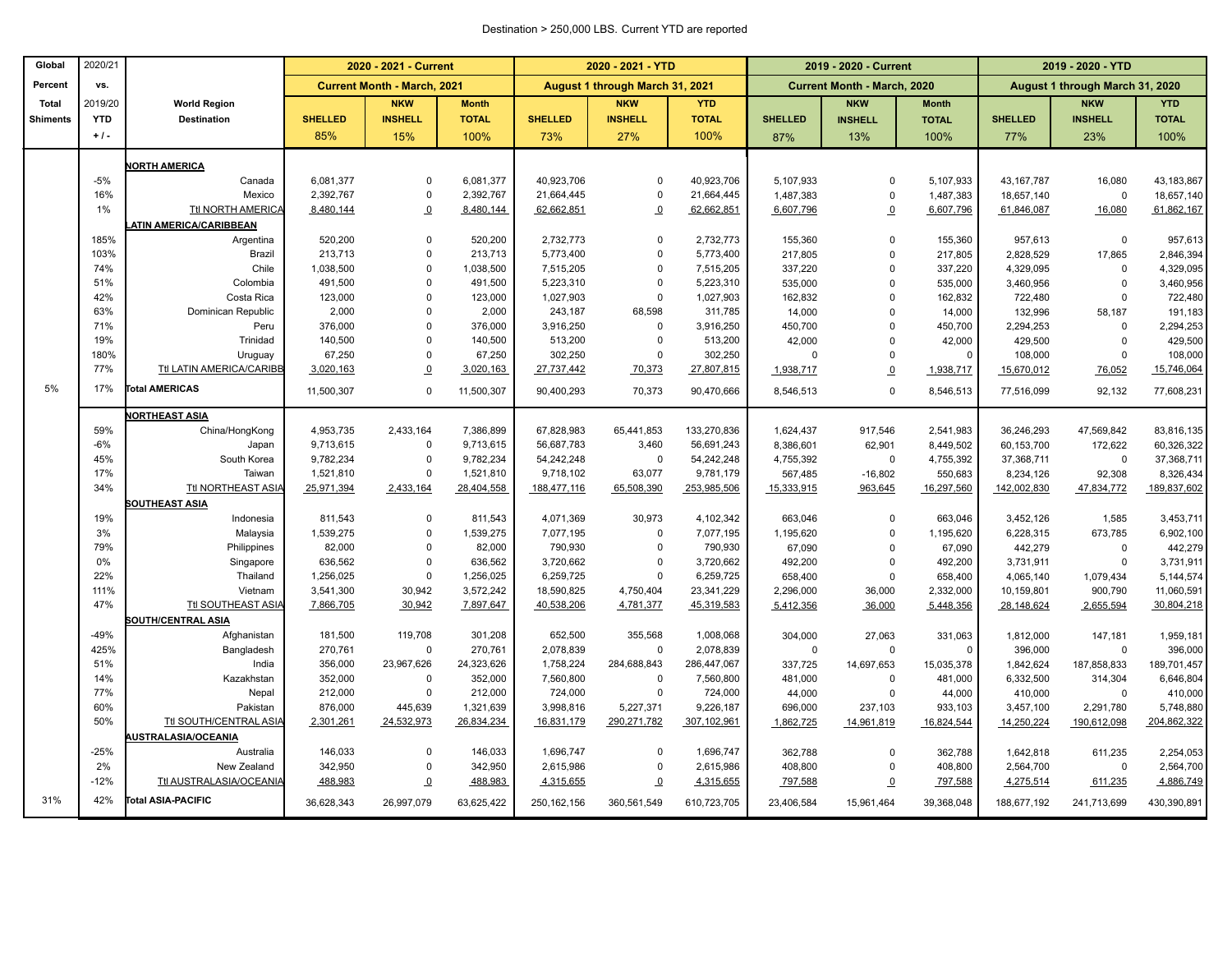| Global          | 2020/21    |                              |                         | 2020 - 2021 - Current              |                     |                          | 2020 - 2021 - YTD               |                        |                    | 2019 - 2020 - Current       |                    |                        | 2019 - 2020 - YTD               |                        |
|-----------------|------------|------------------------------|-------------------------|------------------------------------|---------------------|--------------------------|---------------------------------|------------------------|--------------------|-----------------------------|--------------------|------------------------|---------------------------------|------------------------|
| Percent         | VS.        |                              |                         | <b>Current Month - March, 2021</b> |                     |                          | August 1 through March 31, 2021 |                        |                    | Current Month - March, 2020 |                    |                        | August 1 through March 31, 2020 |                        |
| Total           | 2019/20    | <b>World Region</b>          |                         | <b>NKW</b>                         | <b>Month</b>        |                          | <b>NKW</b>                      | <b>YTD</b>             |                    | <b>NKW</b>                  | <b>Month</b>       |                        | <b>NKW</b>                      | <b>YTD</b>             |
| <b>Shiments</b> | <b>YTD</b> | <b>Destination</b>           | <b>SHELLED</b>          | <b>INSHELL</b>                     | <b>TOTAL</b>        | <b>SHELLED</b>           | <b>INSHELL</b>                  | <b>TOTAL</b>           | <b>SHELLED</b>     | <b>INSHELL</b>              | <b>TOTAL</b>       | <b>SHELLED</b>         | <b>INSHELL</b>                  | <b>TOTAL</b>           |
|                 | $+1$ .     |                              | 85%                     | 15%                                | 100%                | 73%                      | 27%                             | 100%                   | 87%                | 13%                         | 100%               | 77%                    | 23%                             | 100%                   |
|                 |            |                              |                         |                                    |                     |                          |                                 |                        |                    |                             |                    |                        |                                 |                        |
|                 |            | <b>WESTERN EUROPE</b>        |                         |                                    |                     |                          |                                 |                        |                    |                             |                    |                        |                                 |                        |
|                 | $-5%$      | Belgium                      | 2,372,059               | $\mathbf 0$                        | 2,372,059           | 16,247,845               | $\mathbf 0$                     | 16,247,845             | 2,846,925          | $\mathbf 0$                 | 2,846,925          | 17,016,815             | $\Omega$                        | 17,016,815             |
|                 | $-8%$      | Denmark                      | 784,000                 | $\Omega$                           | 784,000             | 4,874,960                | $\mathbf 0$                     | 4,874,960              | 1,011,855          | $\mathsf 0$                 | 1,011,855          | 5,314,494              | $\Omega$                        | 5,314,494              |
|                 | 8%         | France                       | 2,832,032               | $\Omega$<br>$\Omega$               | 2,832,032           | 23,579,619               | $\mathsf 0$                     | 23,579,619             | 1,700,700          | $\mathbf 0$                 | 1,700,700          | 21,837,014             | $\Omega$                        | 21,837,014             |
|                 | 14%<br>25% | Germany<br>Greece            | 19,792,542<br>1,515,000 | $\mathbf 0$                        | 19,792,542          | 98,440,501<br>11,257,000 | 30,600                          | 98,471,101             | 10,654,117         | $\Omega$<br>$\Omega$        | 10,654,117         | 86,258,737             | 122,400                         | 86,381,137             |
|                 | $-26%$     | Ireland                      | 88,000                  | $\mathbf 0$                        | 1,515,000<br>88,000 | 432,000                  | 205,616<br>$\mathsf 0$          | 11,462,616<br>432,000  | 766,900<br>132,000 | $\mathbf 0$                 | 766,900<br>132,000 | 8,995,182<br>580,000   | 146,415<br>$\Omega$             | 9,141,597<br>580,000   |
|                 | 25%        | Italy                        | 9,579,590               | 119,079                            | 9,698,669           | 63,375,533               | 1,519,846                       | 64,895,379             | 5,846,654          | 43,913                      | 5,890,567          | 50,333,173             | 1,686,461                       | 52,019,634             |
|                 | 16%        | Netherlands                  | 10,460,847              | $\mathbf 0$                        | 10,460,847          | 60,824,018               | $\mathbf 0$                     | 60,824,018             | 8,345,044          | $\mathbf 0$                 | 8,345,044          | 52, 193, 175           | 16,958                          | 52,210,133             |
|                 | 0%         | Norway                       | 528,000                 | $\mathbf 0$                        | 528,000             | 4,749,512                | $\mathbf 0$                     | 4,749,512              | 308,000            | $\mathbf 0$                 | 308,000            | 4,740,546              | $\Omega$                        | 4,740,546              |
|                 | 11%        | Portugal                     | $\mathbf 0$             | $\mathbf 0$                        | $\mathbf 0$         | 1,125,701                | $\mathbf 0$                     | 1,125,701              | $\mathbf 0$        | $\mathbf 0$                 | 0                  | 1,010,200              | $\Omega$                        | 1,010,200              |
|                 | 9%         | Spain                        | 21,709,401              | 30,118                             | 21,739,519          | 152,313,729              | 1,065,101                       | 153,378,830            | 16,249,290         | 31,275                      | 16,280,565         | 139,016,288            | 1,138,124                       | 140,154,412            |
|                 | $-27%$     | Sweden                       | 484,000                 | $\mathbf 0$                        | 484,000             | 3,533,613                | $\mathbf 0$                     | 3,533,613              | 673,108            | $\mathbf 0$                 | 673,108            | 4,866,740              | $\Omega$                        | 4,866,740              |
|                 | $-23%$     | Switzerland                  | 132,000                 | $\Omega$                           | 132,000             | 1,167,255                | $\mathbf 0$                     | 1,167,255              | 132,000            | $\mathbf 0$                 | 132,000            | 1,525,235              | $\Omega$                        | 1,525,235              |
|                 | 15%        | United Kingdom               | 4,312,090               | $\Omega$                           | 4,312,090           | 27,501,680               | 0                               | 27,501,680             | 3,812,073          | $\mathbf 0$                 | 3,812,073          | 23,911,035             | $\Omega$                        | 23,911,035             |
|                 | 12%        | <b>Ttl WESTERN EUROPE</b>    | 74,677,561              | 149,197                            | 74,826,758          | 469,908,817              | 2,821,163                       | 472,729,980            | 52,478,666         | 75,188                      | 52,553,854         | 417,883,598            | 3,110,358                       | 420,993,956            |
|                 |            | <b>ENTRAL/EASTERN EUROPE</b> |                         |                                    |                     |                          |                                 |                        |                    |                             |                    |                        |                                 |                        |
|                 | 449%       | Bosnia                       | 44,000                  | $\mathbf 0$                        | 44,000              | 482,900                  | 0                               | 482,900                | 0                  | $\mathbf 0$                 | 0                  | 88,000                 | $\mathbf 0$                     | 88,000                 |
|                 | $-38%$     | <b>Bulgaria</b>              | 439,000                 | $\Omega$                           | 439,000             | 1,413,100                | $\mathsf 0$                     | 1,413,100              | 167,500            | $\mathsf 0$                 | 167,500            | 2,294,000              | $\Omega$                        | 2,294,000              |
|                 | 29%        | Croatia                      | 702,000                 | $\mathbf 0$                        | 702,000             | 4,038,750                | $\mathbf 0$                     | 4,038,750              | 307,400            | $\mathbf 0$                 | 307,400            | 3,121,600              | $\mathbf 0$                     | 3,121,600              |
|                 | 89%        | Czech Republic               | 220,015                 | $\Omega$                           | 220,015             | 1,736,937                | $\mathsf 0$                     | 1,736,937              | 88,000             | $\mathbf 0$                 | 88,000             | 920,000                | $\Omega$                        | 920,000                |
|                 | 42%        | Estonia                      | 2,410,343               | $\mathbf 0$                        | 2,410,343           | 12,033,915               | 7,700                           | 12,041,615             | 743,781            | $\mathbf 0$                 | 743,781            | 8,456,448              | 41,909                          | 8,498,357              |
|                 | 23%        | Georgia                      | 176,000                 | $\Omega$                           | 176,000             | 1,991,150                | 31,500                          | 2,022,650              | 191,400            | $\mathbf 0$                 | 191,400            | 1,643,000              | $\Omega$                        | 1,643,000              |
|                 | 17%        | Hungary                      | 44,000                  | $\Omega$                           | 44,000              | 308,000                  | $\mathbf 0$                     | 308,000                | 88,000             | $\Omega$                    | 88,000             | 264,000                | $\Omega$                        | 264,000                |
|                 | 56%        | Latvia                       | 256,000                 | $\Omega$                           | 256,000             | 1,316,000                | $\mathbf 0$                     | 1,316,000              | 160,000            | $\Omega$                    | 160,000            | 841,750                | $\mathbf 0$                     | 841,750                |
|                 | 38%        | Lithuania                    | 790,000                 | $\Omega$                           | 790,000             | 6,222,120                | $\mathbf 0$                     | 6,222,120              | 655,350            | $\Omega$                    | 655,350            | 4,492,625              | 30,771                          | 4,523,396              |
|                 | 68%        | Poland                       | 696,800                 | $\Omega$                           | 696,800             | 4,186,500                | $\mathbf 0$                     | 4,186,500              | 508,000            | $\mathbf 0$                 | 508,000            | 2,488,350              | $\Omega$                        | 2,488,350              |
|                 | 35%        | Romania                      | 132,000                 | $\Omega$                           | 132,000             | 476,000                  | $\mathbf 0$                     | 476,000                | 88,000             | $\Omega$                    | 88,000             | 352,000                | $\Omega$                        | 352,000                |
|                 | 81%<br>38% | Ukraine                      | 857,950                 | $\mathbf 0$                        | 857,950             | 4,989,474                | $\mathsf 0$                     | 4,989,474              | 347,990            | $\mathbf 0$                 | 347,990            | 2,749,140              | 7,000                           | 2,756,140              |
|                 |            | Ttl CENTRAL/EASTERN EURO     | 6,856,108               | $\overline{0}$                     | 6,856,108           | 40,380,296               | 39,200                          | 40,419,496             | 3,389,421          | $\overline{0}$              | 3,389,421          | 29,178,863             | 79,680                          | 29,258,543             |
| 26%             | 14%        | Total EUROPE                 | 81,533,669              | 149,197                            | 81,682,866          | 510,289,113              | 2,860,363                       | 513,149,476            | 55,868,087         | 75,188                      | 55,943,275         | 447,062,461            | 3,190,038                       | 450,252,499            |
|                 |            | <b>MIDDLE EAST</b>           |                         |                                    |                     |                          |                                 |                        |                    |                             |                    |                        |                                 |                        |
|                 | $-39%$     | Bahrain                      | 249,750                 | $\mathbf 0$                        | 249,750             | 933,250                  | $\mathbf 0$                     | 933,250                | 396,400            | 0                           | 396,400            | 1,521,800              | 12,425                          | 1,534,225              |
|                 | $-24%$     | Cyprus                       | 88,000                  | $\mathbf 0$                        | 88,000              | 724,500                  | $\mathsf 0$                     | 724,500                | 220,000            | $\mathsf 0$                 | 220,000            | 955,600                | $\mathbf 0$                     | 955,600                |
|                 | 15%        | Iraq                         | 44,000                  | $\Omega$                           | 44,000              | 1,048,000                | $\mathsf 0$                     | 1,048,000              | 174,000            | $\mathbf 0$                 | 174,000            | 913,000                | $\Omega$                        | 913,000                |
|                 | $-5%$      | Israel                       | 2,456,875               | 92,885                             | 2,549,760           | 10,143,265               | 316,643                         | 10,459,908             | 899,820            | $\mathbf 0$                 | 899,820            | 10,046,050             | 985,281                         | 11,031,331             |
|                 | 14%        | Jordan                       | 985,500                 | 63,900                             | 1,049,400           | 8,566,375                | 725,773                         | 9,292,148              | 450,000            | 50,531                      | 500,531            | 7,735,350              | 451,262                         | 8,186,612              |
|                 | 3%         | Kuwait                       | 632,000                 | $\mathbf 0$                        | 632,000             | 2,702,300                | $\mathbf 0$                     | 2,702,300              | 570,000            | $\Omega$                    | 570,000            | 2,609,500              | 15,975                          | 2,625,475              |
|                 | $-18%$     | Lebanon                      | 470,000                 | $\Omega$                           | 470,000             | 2,526,250                | $\mathbf 0$                     | 2,526,250              | 490,250            | $\Omega$                    | 490,250            | 3,077,700              | $\Omega$                        | 3,077,700              |
|                 | 25%        | Oman                         | 176,000                 | $\Omega$                           | 176,000             | 386,000                  | 0                               | 386,000                | 88,000             | $\Omega$                    | 88,000             | 308,000                | $\Omega$                        | 308,000                |
|                 | $-35%$     | Qatar                        | 156,000                 | 0                                  | 156,000             | 1,202,258                | 0                               | 1,202,258              | 130,750            | $\mathbf 0$                 | 130,750            | 1,793,610              | 44,375                          | 1,837,985              |
|                 | $-11%$     | Saudi Arabia                 | 2,769,200               | 27,793                             | 2,796,993           | 17,362,810               | 268,155                         | 17,630,965             | 2,473,291          | 51,781                      | 2,525,072          | 19,378,391             | 505,955                         | 19,884,346             |
|                 | $-6%$      | Turkey                       | 6,352,421               | 1,584,139                          | 7,936,560           | 34,941,420               | 12,843,087                      | 47,784,507             | 4,954,950          | 14,405                      | 4,969,355          | 33,653,005             | 17,340,411                      | 50,993,416             |
|                 | 13%        | United Arab Emirates         | 8,440,775               | 1,139,619                          | 9,580,394           | 73,316,724               | 10,033,652                      | 83,350,376             | 7,842,400          | 194,846                     | 8,037,246          | 65,639,453             | 8,238,712                       | 73,878,165             |
|                 | 2%         | Ttl MIDDLE EAST              | 22,820,521              | 2,908,336                          | 25,728,857          | 153,853,152              | 24,187,310                      | 178,040,462            | 18,689,861         | 311,563                     | 19,001,424         | 147,631,459            | 27,594,396                      | 175,225,855            |
|                 | $-69%$     | <b>NORTH AFRICA</b>          |                         |                                    |                     |                          |                                 |                        |                    | 0                           |                    |                        |                                 |                        |
|                 | 7%         | Algeria<br>Egypt             | 880,000<br>826,000      | 0<br>15,400                        | 880,000<br>841,400  | 1,450,000<br>5,319,150   | 0<br>366,150                    | 1,450,000<br>5,685,300 | 440,000<br>695,000 | $\mathbf 0$                 | 440,000<br>695,000 | 4,655,550<br>5,016,550 | 31,500<br>314,919               | 4,687,050<br>5,331,469 |
|                 | 90%        | Libya                        | 352,000                 | 0                                  | 352,000             | 2,737,360                | 291,820                         | 3,029,180              | 374,000            | 0                           | 374,000            | 1,527,050              | 63,662                          | 1,590,712              |
|                 | 103%       | Morocco                      | 9,982,800               | $\mathbf 0$                        | 9,982,800           | 38,482,594               | 0                               | 38,482,594             | 3,574,900          | 0                           | 3,574,900          | 18,909,250             | 10,815                          | 18,920,065             |
|                 | 163%       | Tunisia                      | 173,800                 | $\mathbf 0$                        | 173,800             | 789,800                  | 0                               | 789,800                | 0                  | 0                           | $^{\circ}$         | 300,000                | 0                               | 300,000                |
|                 | 60%        | <b>Ttl NORTH AFRICA</b>      | 12,214,600              | 15,400                             | 12,230,000          | 48,778,904               | 657,970                         | 49,436,874             | 5,083,900          | $\Omega$                    | 5,083,900          | 30,408,400             | 420,896                         | 30,829,296             |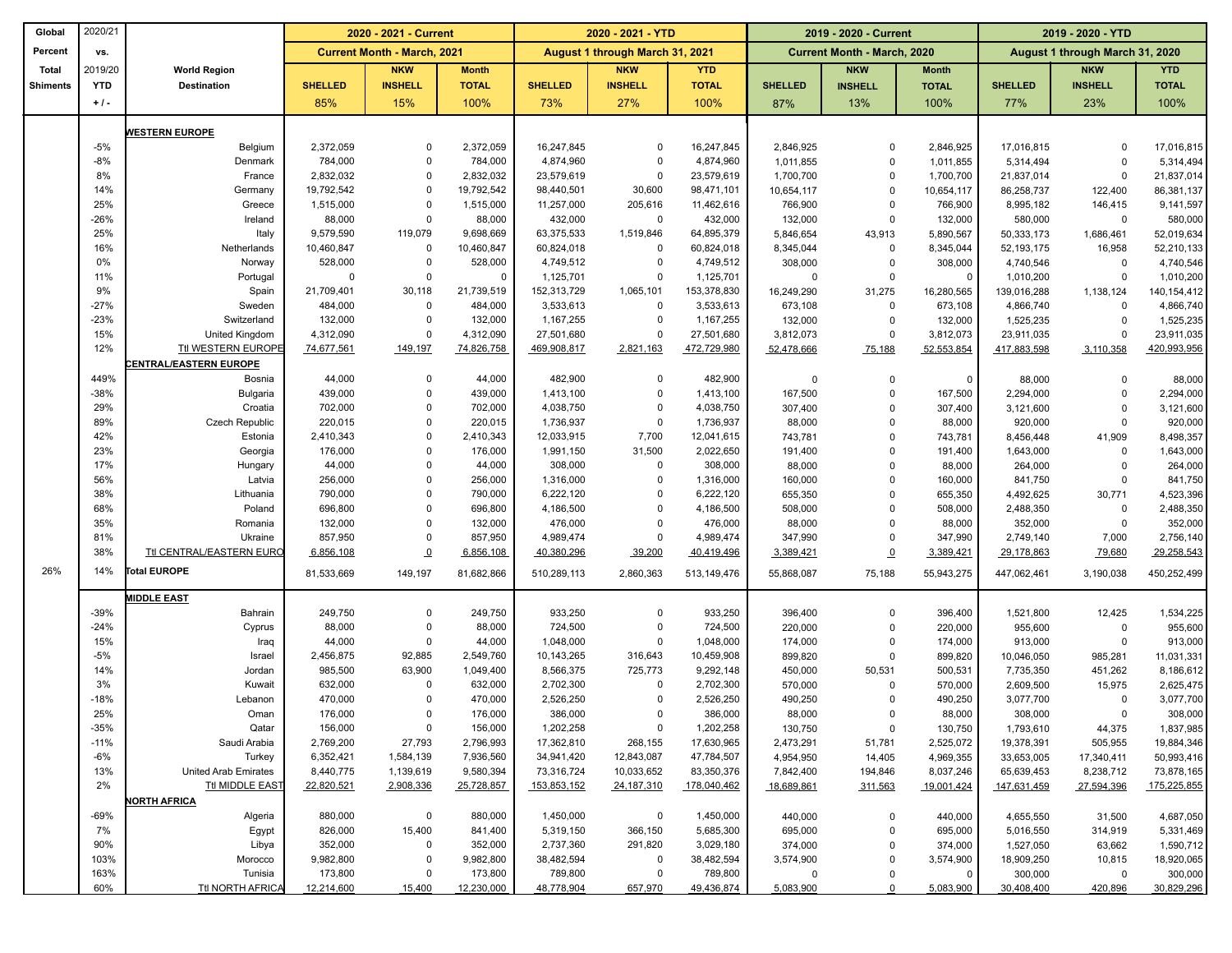| Global          | 2020/21    |                                 |                | 2020 - 2021 - Current              |              |                | 2020 - 2021 - YTD               |               |                | 2019 - 2020 - Current              |              |                                 | 2019 - 2020 - YTD |               |  |
|-----------------|------------|---------------------------------|----------------|------------------------------------|--------------|----------------|---------------------------------|---------------|----------------|------------------------------------|--------------|---------------------------------|-------------------|---------------|--|
| Percent         | vs.        |                                 |                | <b>Current Month - March, 2021</b> |              |                | August 1 through March 31, 2021 |               |                | <b>Current Month - March, 2020</b> |              | August 1 through March 31, 2020 |                   |               |  |
| <b>Total</b>    | 2019/20    | <b>World Region</b>             |                | <b>NKW</b>                         | <b>Month</b> |                | <b>NKW</b>                      | <b>YTD</b>    |                | <b>NKW</b>                         | <b>Month</b> |                                 | <b>NKW</b>        | <b>YTD</b>    |  |
| <b>Shiments</b> | <b>YTD</b> | <b>Destination</b>              | <b>SHELLED</b> | <b>INSHELL</b>                     | <b>TOTAL</b> | <b>SHELLED</b> | <b>INSHELL</b>                  | <b>TOTAL</b>  | <b>SHELLED</b> | <b>INSHELL</b>                     | <b>TOTAL</b> | <b>SHELLED</b>                  | <b>INSHELL</b>    | <b>TOTAL</b>  |  |
|                 | $+1$ .     |                                 | 85%            | 15%                                | 100%         | 73%            | 27%                             | 100%          | 87%            | 13%                                | 100%         | 77%                             | 23%               | 100%          |  |
|                 |            | <b>SUB-SAHARAN AFRICA</b>       |                |                                    |              |                |                                 |               |                |                                    |              |                                 |                   |               |  |
|                 | 137%       | Mauritius                       | 32.875         | $\Omega$                           | 32,875       | 254.275        | $\mathbf{0}$                    | 254,275       | 36,000         | $\Omega$                           | 36,000       | 107,500                         | $\mathbf 0$       | 107,500       |  |
|                 | 6%         | South Africa                    | 589.804        |                                    | 589,804      | 4.785.612      | 0                               | 4,785,612     | 577,054        |                                    | 577,054      | 4,266,185                       | 262,381           | 4,528,566     |  |
|                 | 8%         | Ttl SUB-SAHARAN AFRICA          | 622,679        | $\overline{0}$                     | 622,679      | 5,130,137      | $\overline{0}$                  | 5,130,137     | 613,054        |                                    | 613,054      | 4,508,185                       | 262,381           | 4,770,566     |  |
| 12%             | 10%        | <b>Total MIDDLE EAST/AFRICA</b> | 35,657,800     | 2,923,736                          | 38,581,536   | 207.762.193    | 24,845,280                      | 232,607,473   | 24,386,815     | 311,563                            | 24,698,378   | 182,548,044                     | 28,277,673        | 210,825,717   |  |
|                 | 24%        | <b>TOTAL EXPORTS</b>            | 165,320,119    | 30,070,012                         | 195,390,131  | 1,058,613,755  | 388,337,565                     | 1,446,951,320 | 112.207.999    | 16,348,215                         | 128,556,214  | 895,803,796                     | 273,273,542       | 1,169,077,338 |  |
| 27%             | 4%         | <b>TOTAL DOMESTIC</b>           |                |                                    | 71,259,951   |                |                                 | 531,975,003   |                |                                    | 79,668,256   |                                 |                   | 512,750,089   |  |
| 100%            | 18%        | <b>GRAND TOTAL SHIPMENTS</b>    |                |                                    | 266,650,082  |                |                                 | 1,978,926,323 |                |                                    | 208,224,470  |                                 |                   | 1,681,827,427 |  |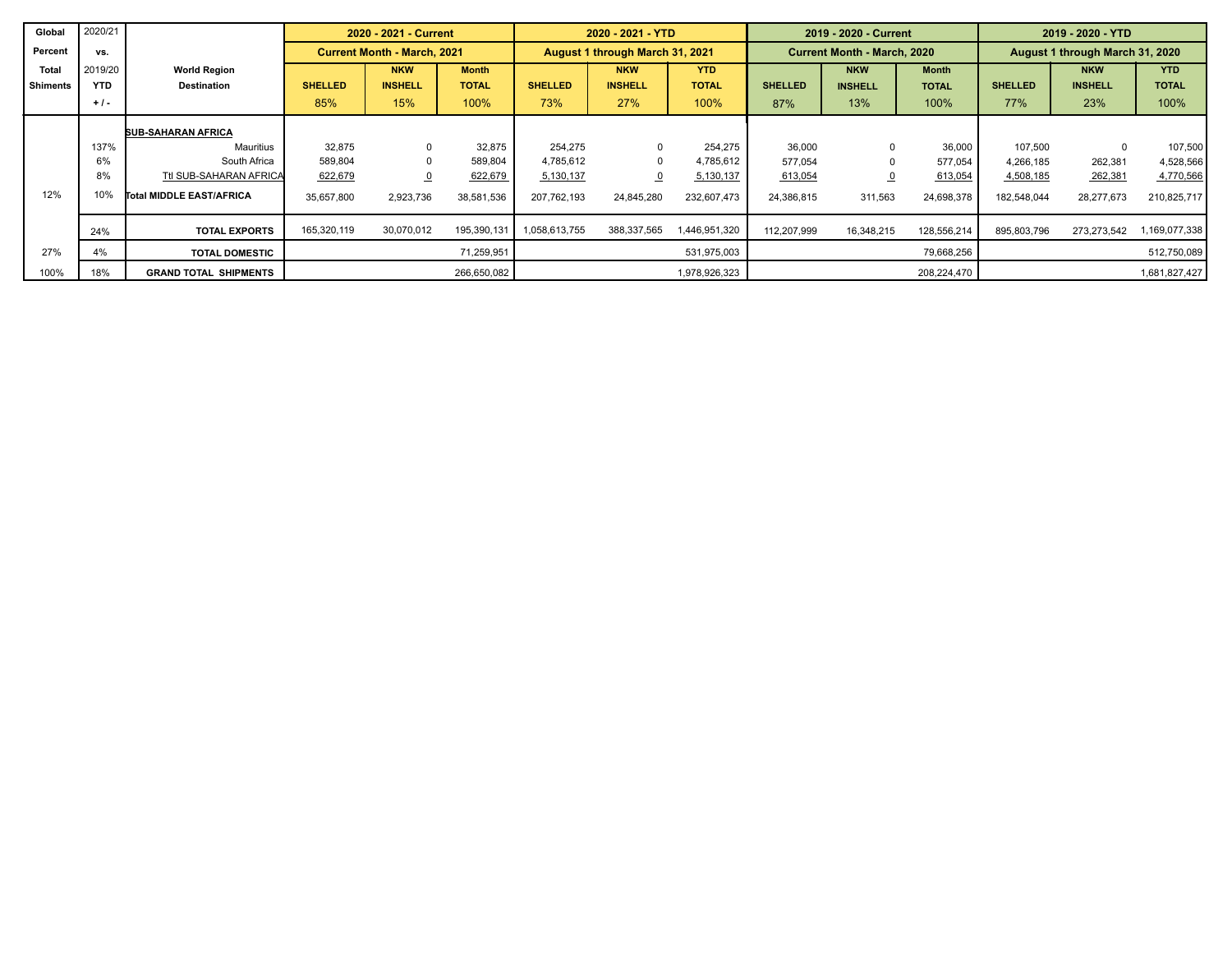

## **Almond Board of California Almond Board Quality Control Receipts Report Industry Summary**

### **August 1, 2020 through March 31, 2021**

|                                  | <b>From ABC Form</b> | <b>From USDA Inspection Certificates</b> |                        | % of Total      |           |
|----------------------------------|----------------------|------------------------------------------|------------------------|-----------------|-----------|
| <b>Variety Name</b>              | 1 Total Receipts     | <b>Total Receipts</b>                    | <b>Total Inedibles</b> | <b>Receipts</b> | % Rejects |
| Aldrich                          | 132,527,887          | 131,961,858                              | 1,421,989              | 4.28%           | 1.08%     |
| Avalon                           | 7,822,836            | 7,625,787                                | 207,305                | 0.25%           | 2.72%     |
| <b>Butte</b>                     | 75,338,719           | 84, 165, 719                             | 769,278                | 2.44%           | 0.91%     |
| <b>Butte/Padre</b>               | 239,591,672          | 235,282,746                              | 2,294,317              | 7.75%           | 0.98%     |
| Carmel                           | 137,942,616          | 136,396,773                              | 1,322,800              | 4.46%           | 0.97%     |
| Folsom                           | 1,177,699            | 1,208,181                                | 67,001                 | 0.04%           | 5.55%     |
| Fritz                            | 114,631,122          | 112,740,129                              | 1,683,224              | 3.71%           | 1.49%     |
| Independence                     | 240,500,548          | 241,538,760                              | 4,544,740              | 7.77%           | 1.88%     |
| Livingston                       | 4,577,707            | 4,515,686                                | 63,492                 | 0.15%           | 1.41%     |
| Marchini                         | 522,500              | 575,953                                  | 5,730                  | 0.02%           | 0.99%     |
| Marcona                          | 980,036              | 978,726                                  | 8,104                  | 0.03%           | 0.83%     |
| Mission                          | 7,478,875            | 7,566,090                                | 49,093                 | 0.24%           | 0.65%     |
| Mixed                            | 61,042,862           | 74,944,642                               | 3,453,961              | 1.97%           | 4.61%     |
| Mono                             | 267,589              | 369,965                                  | 3,568                  | 0.01%           | 0.96%     |
| Monterey                         | 486,351,807          | 485,362,132                              | 7,709,020              | 15.72%          | 1.59%     |
| Morley                           | 437,235              | 404,174                                  | 4,278                  | 0.01%           | 1.06%     |
| Neplus                           | 574,410              | 653,456                                  | 9,653                  | 0.02%           | 1.48%     |
| Nonpareil                        | 1,295,621,249        | 1,292,899,230                            | 17,547,500             | 41.88%          | 1.36%     |
| Padre                            | 26,209,163           | 26,387,781                               | 156,484                | 0.85%           | 0.59%     |
| Peerless                         | 5,782,383            | 5,840,192                                | 25,929                 | 0.19%           | 0.44%     |
| Price                            | 27,252,131           | 26,390,667                               | 179,415                | 0.88%           | 0.68%     |
| Ruby                             | 2,051,891            | 2,014,889                                | 25,836                 | 0.07%           | 1.28%     |
| Savana                           | 185,853              | 185,854                                  | 2,273                  | 0.01%           | 1.22%     |
| Shasta                           | 12,868,987           | 12,905,826                               | 103,897                | 0.42%           | 0.81%     |
| Sonora                           | 40,164,942           | 39,119,206                               | 560,087                | 1.30%           | 1.43%     |
| Supareil                         | 14,228,775           | 14,414,818                               | 168,511                | 0.46%           | 1.17%     |
| Tokyo                            | 287,408              | 352,339                                  | 3,190                  | 0.01%           | 0.91%     |
| Winters                          | 18,673,280           | 18,443,331                               | 193,360                | 0.60%           | 1.05%     |
| Wood Colony                      | 134,592,961          | 134,732,529                              | 1,047,885              | 4.35%           | 0.78%     |
| <b>Major Varieties Sub Total</b> | 3,089,685,143        | 3,099,977,439                            | 43,631,920             | 99.88%          | 1.41%     |
| <b>Minor Varieties Sub Total</b> | 3,684,325            | 5,130,718                                | 77,932                 | 0.12%           | 1.52%     |
| <b>Grand Total All Varieties</b> | 3,093,369,468        | 3,105,108,157                            | 43,709,852             | 100.00%         | 1.41%     |

**This report is subject to futher verification of handler's receipts and futher reconciliation of USDA Incoming Certificates**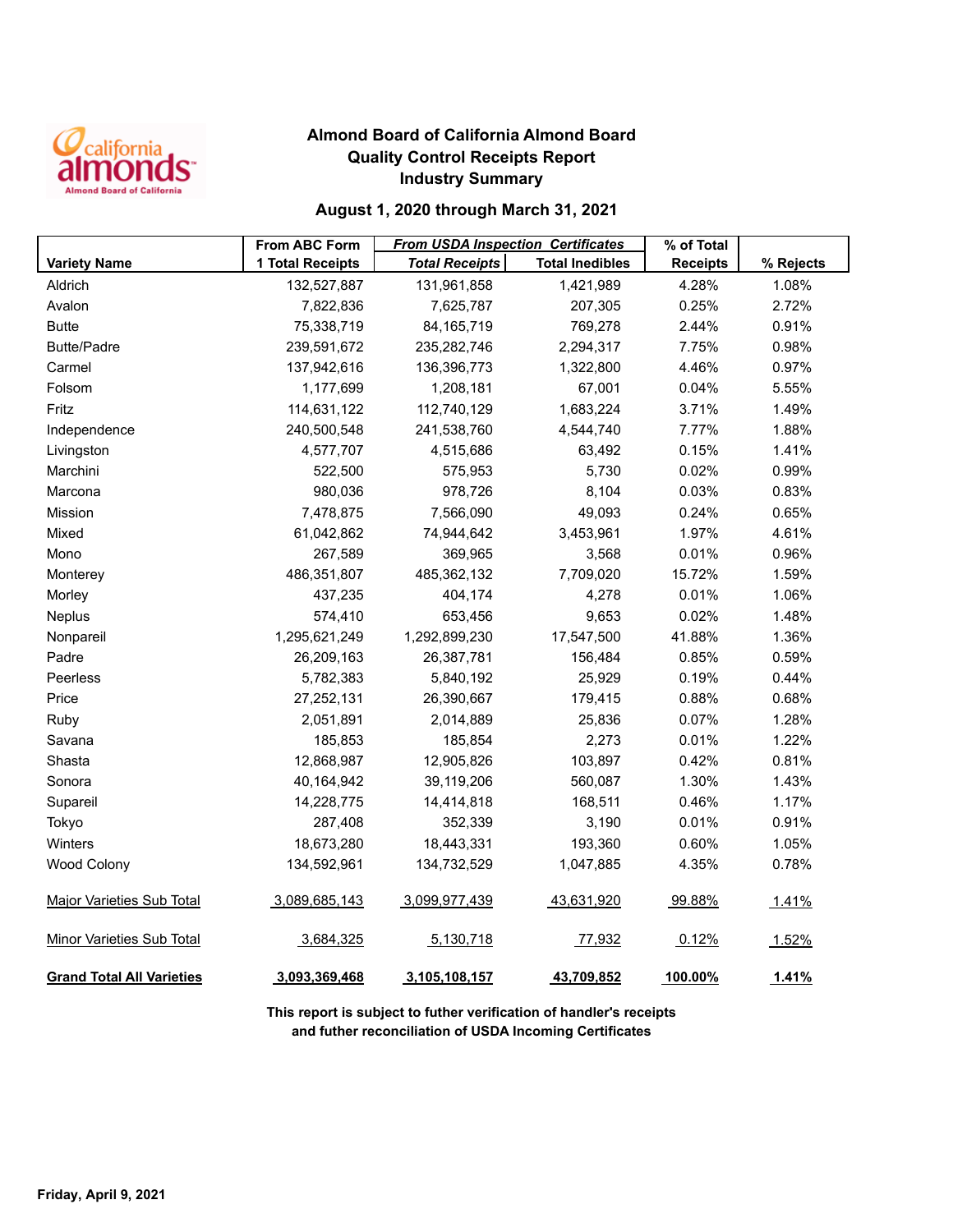# Almond Board of California Record Breaking History Million Pounds

| <b>Domestic</b> | 20/21 vs. 19/20 | 20/21  | 19/20  | 18/19  | 17/18  | 16/17  | 15/16  | 14/15  | 13/14  | 12/13  | 11/12  |
|-----------------|-----------------|--------|--------|--------|--------|--------|--------|--------|--------|--------|--------|
| August          | 5.6%            | 65.93  | 62.45  | 67.05  | 67.25  | 58.80  | 53.98  | 51.14  | 50.67  | 48.28  | 43.54  |
| September       | 17.0%           | 63.58  | 54.35  | 50.08  | 50.44  | 58.20  | 50.60  | 48.48  | 49.63  | 37.29  | 42.50  |
| October         | 17.9%           | 73.76  | 62.55  | 68.18  | 63.91  | 60.11  | 50.50  | 64.23  | 59.42  | 61.10  | 51.69  |
| November        | 11.5%           | 67.69  | 60.70  | 64.22  | 61.12  | 52.25  | 48.80  | 51.56  | 58.86  | 54.45  | 53.40  |
| December        | 5.7%            | 60.76  | 57.49  | 53.38  | 52.97  | 49.17  | 42.82  | 48.13  | 47.14  | 39.15  | 36.64  |
| January         | $-17.4%$        | 58.76  | 71.17  | 65.30  | 60.18  | 57.29  | 44.99  | 53.07  | 52.25  | 44.65  | 38.02  |
| February        | 9.1%            | 70.23  | 64.36  | 58.41  | 53.75  | 51.81  | 51.11  | 49.27  | 54.47  | 43.18  | 38.74  |
| March           | $-10.6%$        | 71.26  | 79.67  | 60.71  | 63.28  | 56.20  | 41.70  | 56.26  | 57.01  | 52.20  | 48.49  |
| April           |                 |        | 77.70  | 67.67  | 73.30  | 50.77  | 50.95  | 58.74  | 50.87  | 51.36  | 45.45  |
| May             |                 |        | 57.15  | 66.16  | 66.29  | 58.60  | 53.36  | 52.35  | 54.64  | 54.31  | 53.72  |
| June            |                 |        | 58.50  | 57.15  | 62.28  | 65.30  | 53.36  | 54.31  | 53.35  | 51.28  | 49.61  |
| July            |                 |        | 68.15  | 62.87  | 59.95  | 57.47  | 51.03  | 51.86  | 53.50  | 51.15  | 44.90  |
| Total           | 3.75%           | 531.98 | 774.25 | 741.17 | 734.73 | 675.96 | 593.19 | 639.40 | 641.81 | 588.40 | 546.71 |

| <b>Export</b> | 20/21 vs. 19/20 | 20/21   | 19/20    | 18/19    | 17/18    | 16/17    | 15/16    | 14/15    | 13/14    | 12/13    | 11/12    |
|---------------|-----------------|---------|----------|----------|----------|----------|----------|----------|----------|----------|----------|
| August        | 49.1%           | 127.12  | 85.28    | 87.18    | 101.32   | 111.22   | 72.19    | 90.55    | 97.26    | 91.37    | 67.99    |
| September     | 39.1%           | 197.39  | 141.89   | 118.77   | 140.14   | 143.36   | 92.38    | 114.55   | 127.48   | 118.56   | 123.67   |
| October       | 16.2%           | 235.92  | 202.95   | 178.93   | 182.58   | 175.44   | 112.08   | 140.41   | 169.19   | 159.93   | 167.87   |
| November      | 11.6%           | 195.49  | 175.19   | 173.41   | 167.34   | 135.26   | 91.72    | 94.00    | 139.58   | 129.54   | 159.69   |
| December      | 32.1%           | 196.14  | 148.47   | 146.22   | 151.59   | 107.05   | 92.60    | 100.00   | 110.46   | 120.10   | 120.56   |
| January       | $-9.2%$         | 135.53  | 149.32   | 144.31   | 133.32   | 108.51   | 84.25    | 62.30    | 108.03   | 111.87   | 115.66   |
| February      | 19.3%           | 163.97  | 137.42   | 128.54   | 136.38   | 100.46   | 103.94   | 90.71    | 94.87    | 116.83   | 111.11   |
| March         | 52.0%           | 195.39  | 128.56   | 124.24   | 130.67   | 121.99   | 119.38   | 133.88   | 94.28    | 88.44    | 124.05   |
| April         |                 |         | 103.50   | 109.34   | 103.10   | 101.21   | 116.59   | 92.36    | 86.85    | 78.16    | 103.07   |
| May           |                 |         | 96.74    | 112.56   | 92.01    | 112.09   | 124.71   | 87.25    | 89.09    | 77.25    | 91.70    |
| June          |                 |         | 116.86   | 108.02   | 94.49    | 111.75   | 120.66   | 96.49    | 99.48    | 86.00    | 91.72    |
| July          |                 |         | 111.98   | 91.32    | 83.86    | 96.49    | 87.55    | 70.65    | 79.01    | 100.01   | 74.82    |
| Total         | 23.77%          | ,446.95 | 1,598.16 | 1,522.85 | 1,516.79 | 1,424.83 | 1,218.05 | 1,173.14 | 1,295.58 | 1,278.05 | 1,351.91 |

| <b>Net</b> | 20/21 vs. 19/20 | 20/21    | 19/20    | 18/19    | 17/18    | 16/17    | 15/16    | 14/15    | 13/14    | 12/13    | 11/12    |
|------------|-----------------|----------|----------|----------|----------|----------|----------|----------|----------|----------|----------|
| August     | 30.7%           | 193.05   | 147.73   | 154.23   | 168.57   | 170.02   | 126.17   | 141.69   | 147.93   | 139.65   | 111.53   |
| September  | 33.0%           | 260.97   | 196.24   | 168.85   | 190.58   | 201.56   | 142.98   | 163.02   | 177.11   | 155.85   | 166.18   |
| October    | 16.6%           | 309.68   | 265.50   | 247.11   | 246.49   | 235.55   | 162.58   | 204.64   | 228.61   | 221.03   | 219.55   |
| November   | 11.6%           | 263.18   | 235.90   | 237.63   | 228.46   | 187.51   | 140.52   | 145.56   | 198.45   | 183.99   | 213.10   |
| December   | 24.7%           | 256.90   | 205.96   | 199.60   | 204.56   | 156.22   | 135.42   | 148.14   | 157.60   | 159.24   | 157.21   |
| January    | $-11.9%$        | 194.29   | 220.50   | 209.61   | 193.50   | 165.80   | 129.24   | 115.37   | 160.27   | 156.52   | 153.68   |
| February   | 16.1%           | 234.21   | 201.78   | 186.95   | 190.13   | 152.26   | 155.05   | 139.98   | 149.34   | 160.02   | 149.85   |
| March      | 28.1%           | 266.65   | 208.22   | 184.95   | 193.95   | 178.19   | 161.08   | 190.14   | 151.29   | 140.64   | 172.54   |
| April      |                 |          | 181.19   | 177.01   | 176.40   | 151.98   | 167.55   | 151.09   | 137.72   | 129.52   | 148.52   |
| May        |                 |          | 153.89   | 178.72   | 158.30   | 170.69   | 178.07   | 139.60   | 143.73   | 131.56   | 145.42   |
| June       |                 |          | 175.37   | 165.17   | 156.76   | 177.05   | 174.01   | 150.80   | 152.82   | 137.28   | 141.32   |
| July       |                 |          | 180.13   | 154.19   | 143.81   | 153.97   | 138.58   | 122.51   | 132.51   | 151.16   | 119.72   |
| Total      | 17.67%          | 1,978.93 | 2,372.41 | 2,264.02 | 2,251.52 | 2,100.79 | 1,811.24 | 1,812.53 | 1,937.38 | 1,866.45 | 1,898.62 |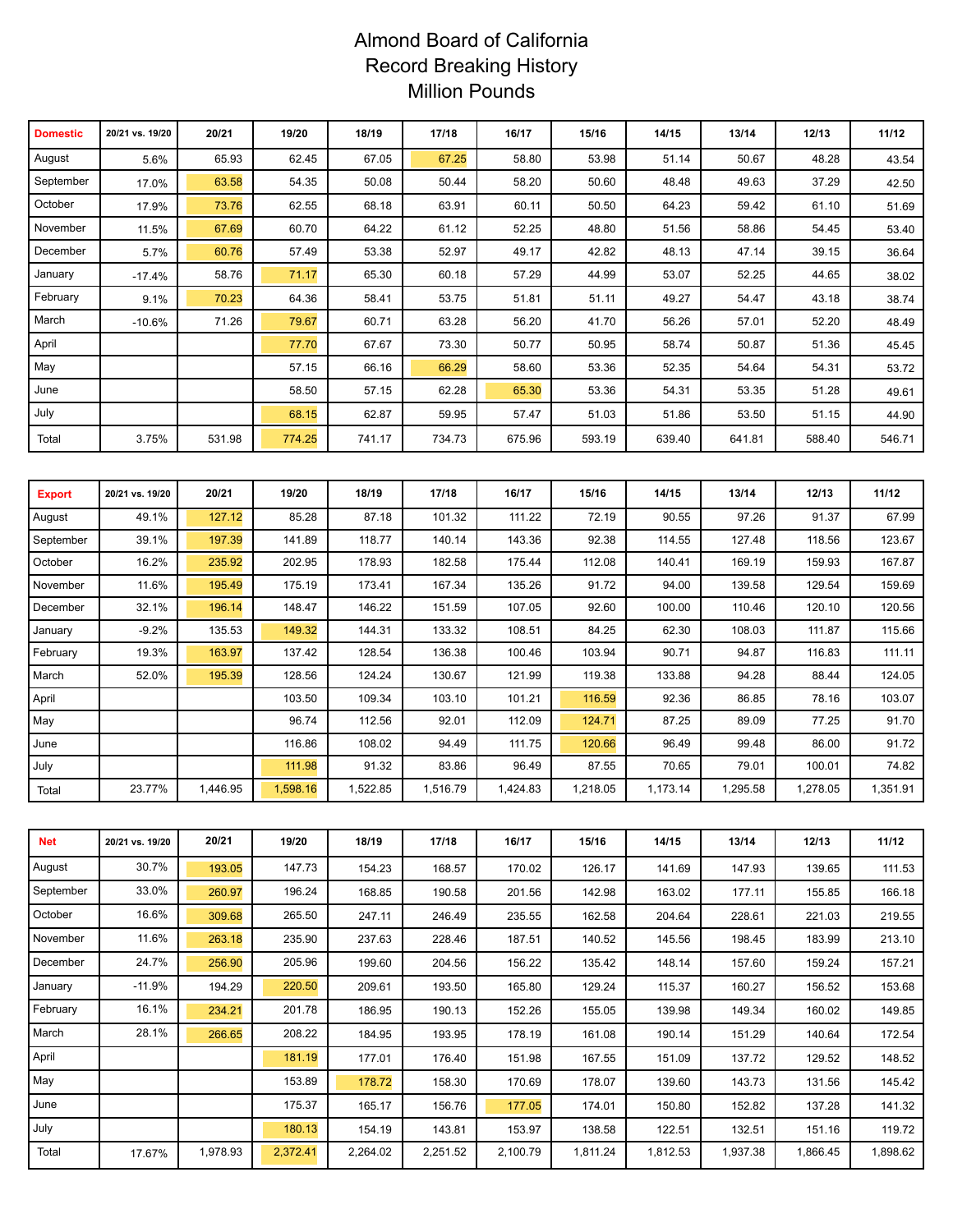### **ALMOND RECIEPTS BY COUNTY / BY VARIETY AND CROP YEAR**

**Total Kernel Weight Lbs., By County**

**Period: 8/1/2020 through 3/31/2021**

**Almond Board of California**

|          | <b>COUNTIES</b>    | % CROP  | Nonpareil     | Monterey    | Independence | <b>Butte/Padre</b> | Carmel      | Fritz       | All Others  | <b>All Varieties</b> |
|----------|--------------------|---------|---------------|-------------|--------------|--------------------|-------------|-------------|-------------|----------------------|
| Northern |                    |         |               |             |              |                    |             |             |             |                      |
|          | <b>BUTTE</b>       | 2.27%   | 30,150,980    | 3,951,838   | 1,519,685    | 2,200,076          | 5,269,133   | 648,771     | 26,742,000  | 70,482,483           |
|          | <b>COLUSA</b>      | 5.01%   | 72,732,468    | 16,703,003  | 3,251,210    | 3,888,626          | 11,375,799  | 8,399,655   | 39,284,190  | 155,634,951          |
|          | <b>GLENN</b>       | 3.09%   | 48,203,495    | 6,446,121   | 951,379      | 2,365,639          | 8,382,828   | 1,261,052   | 28,381,215  | 95,991,729           |
|          | <b>SOLANO</b>      | 0.96%   | 10,894,716    | 2,433,756   | 7,825,531    | 436,679            | 1,046,376   | 8,265       | 7,068,216   | 29,713,539           |
|          | <b>SUTTER</b>      | 0.62%   | 6,522,877     | 2,273,406   | 2,111,684    | 1,149,470          | 846,273     | 45,644      | 6,302,131   | 19,251,485           |
|          | <b>TEHAMA</b>      | 0.96%   | 15,537,429    | 1,856,189   | 441,898      | 1,570,146          | 3,036,663   | 2,308       | 7,504,104   | 29,948,737           |
|          | <b>YOLO</b>        | 2.56%   | 35,618,419    | 10,124,045  | 5,635,763    | 1,698,243          | 3,998,204   | 933,069     | 21,497,034  | 79,504,777           |
|          | <b>YUBA</b>        | 0.09%   | 963,310       | 209,650     | 798,760      | 6,645              | 100,157     | 57,860      | 552,963     | 2,689,345            |
|          | <b>OTHERS</b>      | 0.18%   | 2,241,962     | 443,082     | 1,451,484    | 31,701             | 139,439     | 3,230       | 1,156,025   | 5,466,923            |
|          | Northern Totals:   | 15.74%  | 222,865,656   | 44,441,090  | 23,987,394   | 13,347,225         | 34,194,872  | 11,359,854  | 138,487,878 | 488,683,969          |
| Central  |                    |         |               |             |              |                    |             |             |             |                      |
|          | <b>MERCED</b>      | 9.85%   | 122,225,124   | 39,075,179  | 25,457,659   | 26,321,869         | 18,075,556  | 11,120,017  | 63,545,229  | 305,820,633          |
|          | <b>SAN JOAQUIN</b> | 5.62%   | 65,538,101    | 8,792,117   | 30,823,302   | 12,148,503         | 17,384,683  | 5,880,991   | 34,048,273  | 174,615,970          |
|          | <b>STANISLAUS</b>  | 14.02%  | 164,897,915   | 32,020,655  | 53,259,785   | 40,366,211         | 38,910,134  | 12,975,461  | 92,999,530  | 435,429,691          |
|          | <b>OTHERS</b>      | 0.08%   | 776.721       | 343,834     | 752,567      | 99,122             | 253,604     | 0           | 238,597     | 2,464,445            |
|          | Central Totals:    | 29.57%  | 353,437,861   | 80,231,785  | 110,293,313  | 78,935,705         | 74,623,977  | 29,976,469  | 190,831,629 | 918,330,739          |
| Southern |                    |         |               |             |              |                    |             |             |             |                      |
|          | <b>FRESNO</b>      | 21.04%  | 263, 181, 827 | 126,499,811 | 53,344,689   | 55,018,419         | 8,796,065   | 18,654,926  | 127,683,989 | 653,179,726          |
|          | <b>KERN</b>        | 15.94%  | 219,744,168   | 119,747,825 | 15,882,553   | 40,770,620         | 7,646,730   | 33.572.750  | 57,487,104  | 494,851,750          |
|          | <b>KINGS</b>       | 2.54%   | 28.711.624    | 17,535,519  | 11,132,900   | 9,639,814          | 121.220     | 1,843,039   | 9,893,199   | 78,877,315           |
|          | <b>MADERA</b>      | 11.31%  | 153,960,024   | 70,017,083  | 9,645,484    | 31,659,612         | 9,937,616   | 11,573,256  | 64,363,593  | 351,156,668          |
|          | <b>TULARE</b>      | 3.85%   | 50,953,293    | 26,667,997  | 17,241,263   | 5,911,351          | 1,072,448   | 5,759,835   | 11,933,942  | 119,540,129          |
|          | <b>OTHERS</b>      | 0.02%   | 44,777        | 221,022     | 11.164       | 0                  | 3,845       | $\Omega$    | 207,053     | 487.861              |
|          | Southern Totals:   | 54.69%  | 716,595,713   | 360,689,257 | 107,258,053  | 142,999,816        | 27,577,924  | 71,403,806  | 271,568,880 | 1,698,093,449        |
|          | <b>YTD Totals:</b> | 100.00% | 1,292,899,230 | 485,362,132 | 241,538,760  | 235,282,746        | 136,396,773 | 112,740,129 | 600,888,387 | 3,105,108,157        |